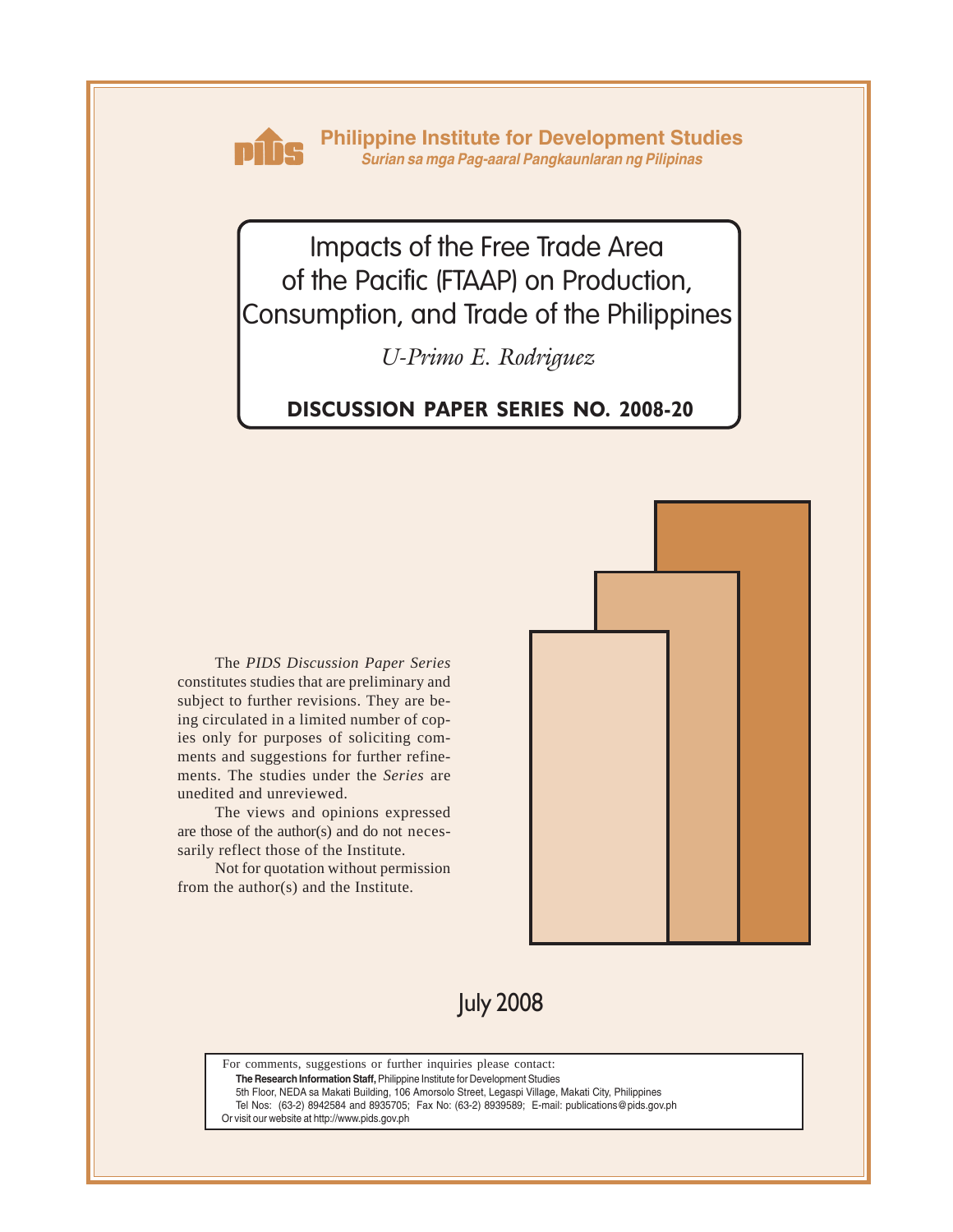### **Impacts of the Free Trade Area of the Pacific (FTAAP) on Production, Consumption and Trade of the Philippines**

#### **U-Primo E. Rodriguez**

#### **Abstract**

 This paper examines the economy-wide impacts of a Free Trade Area of the Asia Pacific (FTAAP) on the Philippine economy. In particular, it uses an applied general equilibrium model to determine the effects of alternative scenarios on aggregate and sectoral outputs, consumption, and international trade. The paper also compares the FTAAP to reforms which are confined to the *ASEAN plus 3* and to a broader set of tariff changes that covers all the trading partners of the Philippines.

 The findings of the paper are as follows. First, the FTAAP is likely to benefit the Philippines in the form of higher aggregate output and employment. However, such gains are not projected for all industries as the simulation results indicate declines in the outputs of activities related to rice and corn. Second, the benefits from the FTAAP are likely to come more from the removal of tariffs on nonagriculture products. Finally, the aggregate gains from the FTAAP are larger than an arrangement which is limited to *ASEAN plus 3* countries. However, the differences in the impacts do not appear to be very large.

**Keywords**: applied general equilibrium models, Asia Pacific Economic Cooperation, free trade area, international trade, Philippines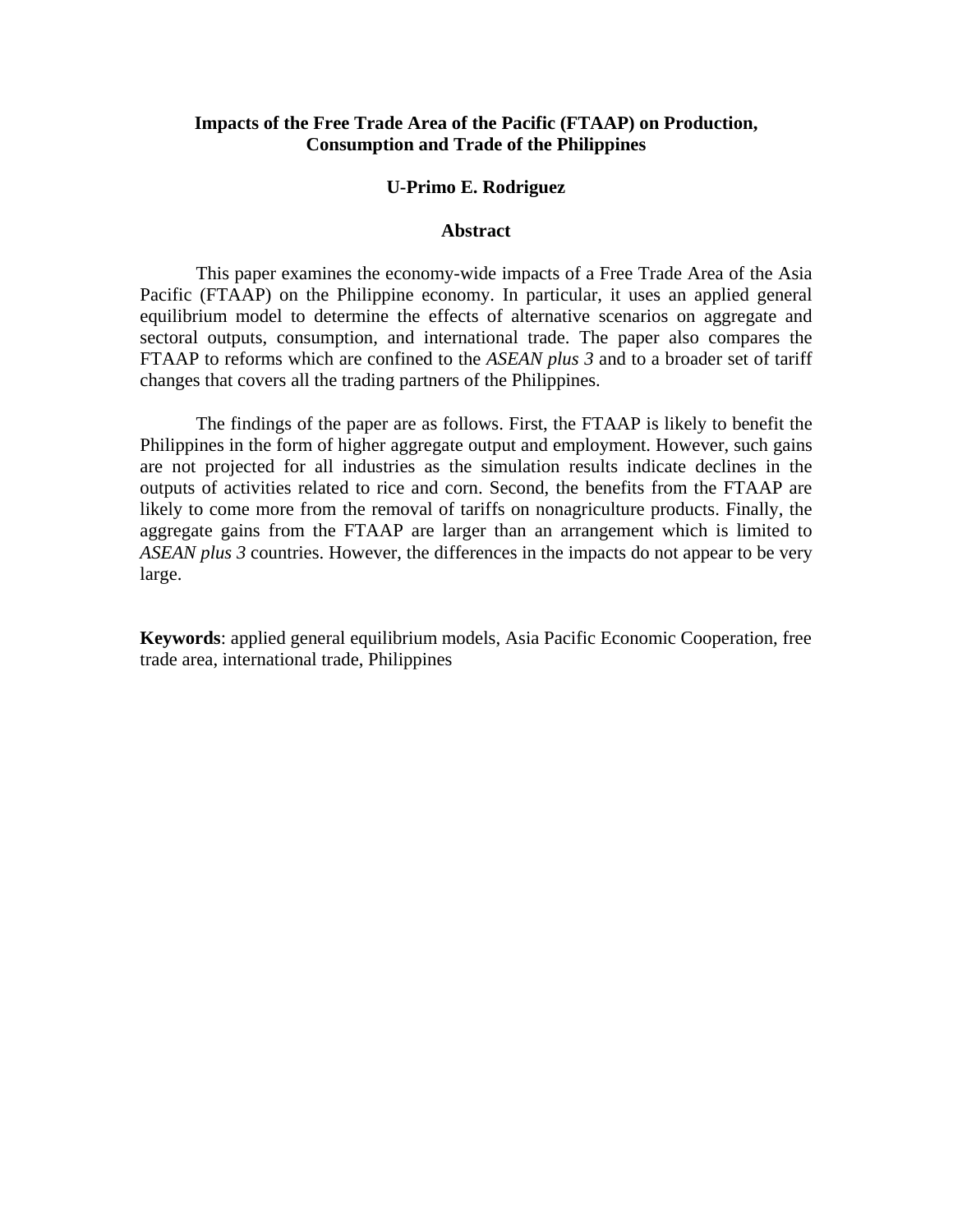# **Impacts of the Free Trade Area of the Pacific (FTAAP) on Production, Consumption and Trade of the Philippines<sup>\*</sup>**

**May 2008** 

**U-PRIMO E. RODRIGUEZ** 

Associate Professor Department of Economics University of the Philippines Los Baños uprime@gmail.com

\* This study was funded by the Philippine APEC Study Center Network (PASCN).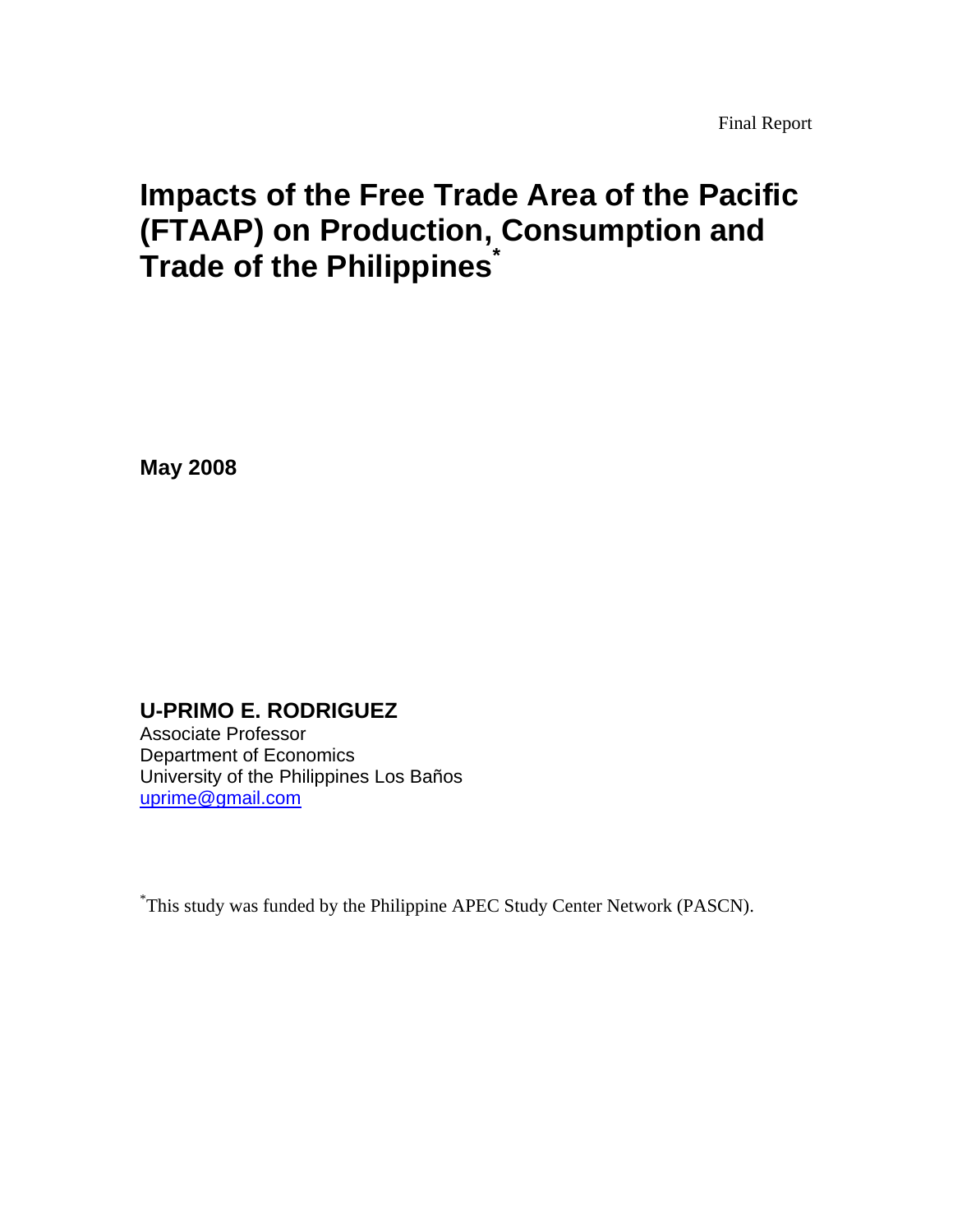# **Impacts of the Free Trade Area of the Pacific (FTAAP) on Production, Consumption and Trade of the Philippines U-Primo E. Rodriguez**

#### **1. INTRODUCTION**

1

In 1994, leaders of the Asia Pacific Economic Cooperation (APEC) strengthened its commitment to stimulate economic growth through regional integration and free trade. Manifested in the so-called "Bogor Goals," it expressed a desire to achieve free and open trade and investment in the in the region by 2010 for developed economies and 2020 for developing economies. This was reinforced in Hanoi in 2006 when APEC leaders called for "further studies on ways and means to promote regional economic integration, including a Free Trade Area of the Asia-Pacific as a long-term prospect…" (APEC, 2007a).

While the Philippines is not a stranger to free trade areas and other regional trading arrangements, there remains a number of economic issues that need to be clarified. $2$  The basic question is whether the country will experience net economic benefits from the Free Trade Area of the Asia-Pacific (FTAAP). Moreover, it is also important to identify the economic sectors that are likely to lose or gain from such an arrangement. Answers to these concerns are essential in defining the position of the country on the FTAAP in general and on specific issues in the event that formal negotiations take place.

Applied General Equilibrium (AGE) models have been used extensively in the analysis of trade reforms. Its appeal arises mostly from the ability to capture the interaction of various agents and sectors in different markets. As with other numerical models, AGE

<sup>&</sup>lt;sup>1</sup> Associate Professor, Department of Economics, University of the Philippines Los Baños. The author thanks Prof. Anna Abrina for her assistance in the preparation of the dataset. He is also grateful to Joseph Yap (PIDS), Erlinda Medalla (PIDS), Melanie Milo (PIDS) and Liborio Cabanilla (UPLB) for their comments on an earlier draft of this paper. The usual disclaimer applies.

<sup>&</sup>lt;sup>2</sup> Medalla and Lazaro (2005) provides an update of the Philippines' participation in free trade areas and regional trading arrangements.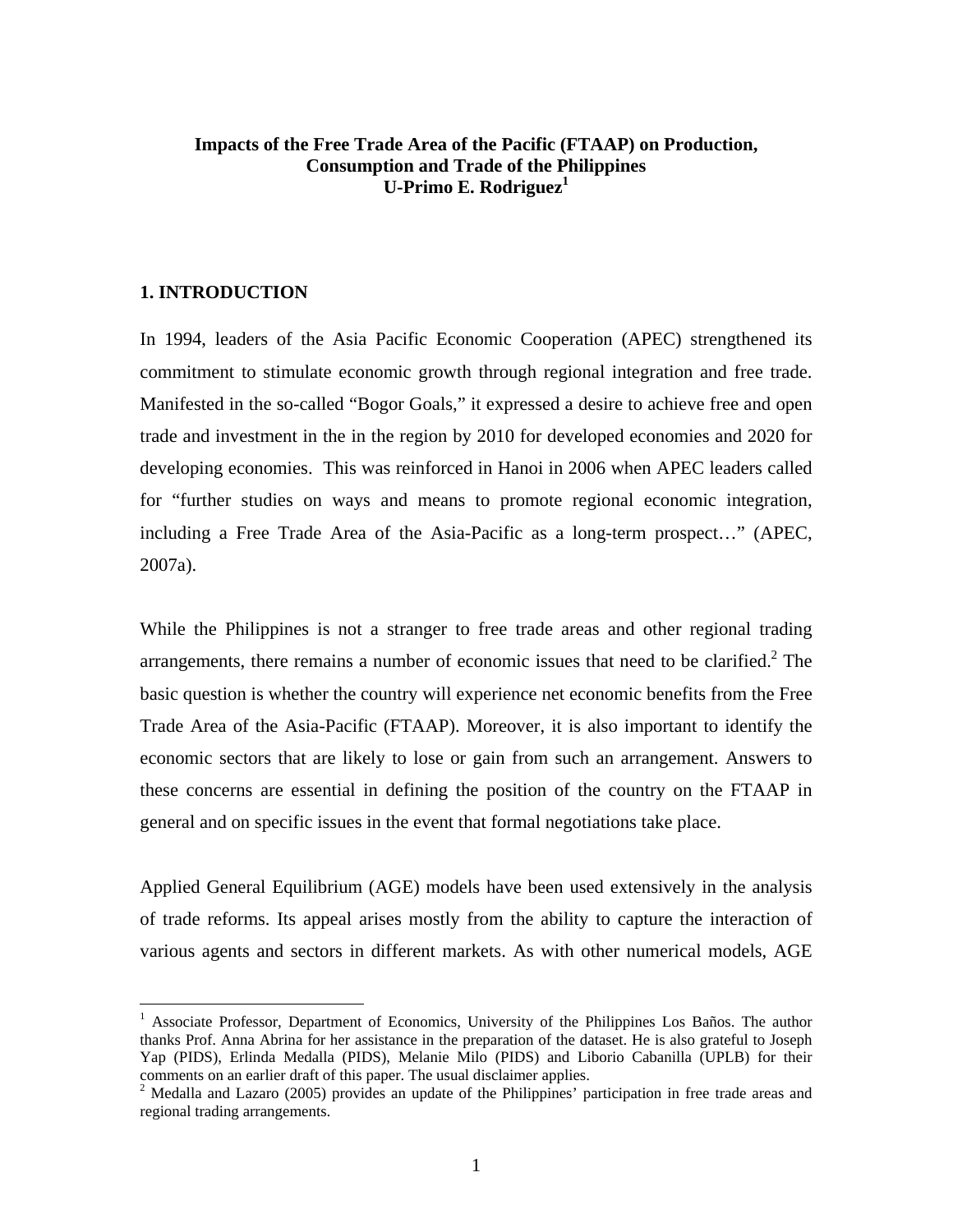models are also able implement a wide variety of shocks or experiments. The applications range from the evaluation of unilateral to multilateral reforms. Unilateral reforms typically involve the removal tariff and non-tariff barriers of a country. The commodity coverage of such changes are either selective (i.e., focused on one or a few commodities) or across-the-board. Similar approaches have also been used for AGE models applied to multilateral reforms. However, owing much to the nature of such reforms, these were commonly evaluated using multi-country AGE models. As a review of these studies is beyond the scope of this paper, the interested reader is encouraged to consult Shoven and Whalley (1992) and Srinivasan and Whalley (1986) for early reviews on the applications AGE models to international trade.<sup>3</sup>

The use of AGE models which are focused on trade policy in the Philippines began in 1984 with the work of Clarete (1984a). Since then, there have been quite a number of models devoted to the subject.<sup>4</sup> The themes and results discussed in such papers do not really differ much from those discussed earlier and hence requires no further elaboration.

AGE models have also been used for analyzing trade reforms within the confines of the APEC. Motivated primarily by the "Bogor Goals," a common objective in the analyses was to identify the impacts on trade flows, macroeconomic and sectoral indicators and welfare of removing trade barriers among APEC member countries. In many instances, the experiments focused on the non-discriminatory nature of the reforms proposed in the Bogor Declaration. One difference among the studies is in the country coverage of the reforms. For example, Lewis et al. (1995) compared the impacts of reforms involving all APEC member countries to an arrangement that omits either the US, China or countries belonging to the Association of Southeast Asian Nations (ASEAN). McKibbin (1996), on the other hand, examined the effects of reforms that are only confined only to the

1

 $3$  An excellent collection of recently constructed models can also be found in the websites of Monash University (http://www.monash.edu.au/policy/) , Ecomod (http://www.ecomod.net/) , GTAP (https://www.gtap.agecon.purdue.edu/), PEP (http://www.pep-net.org/NEW-PEP/index.html), etc. 4

<sup>&</sup>lt;sup>4</sup> Some examples of Philippine AGE models which that been applied to trade policy are Cabalu and Rodriguez (2007), Cororaton (2006), Rodriguez and Cabanilla (2006), Cororaton et al. (2005), Cororaton (2004), Cororaton (2003), Inocencio et al. (2001), Cororaton (2000), Rodriguez (2000), Cororaton (1994), Gaspay (1993), Clarete and dela Pena (1992), Clarete and Warr (1992), Clarete (1991), Clarete (1989) and Clarete (1984b).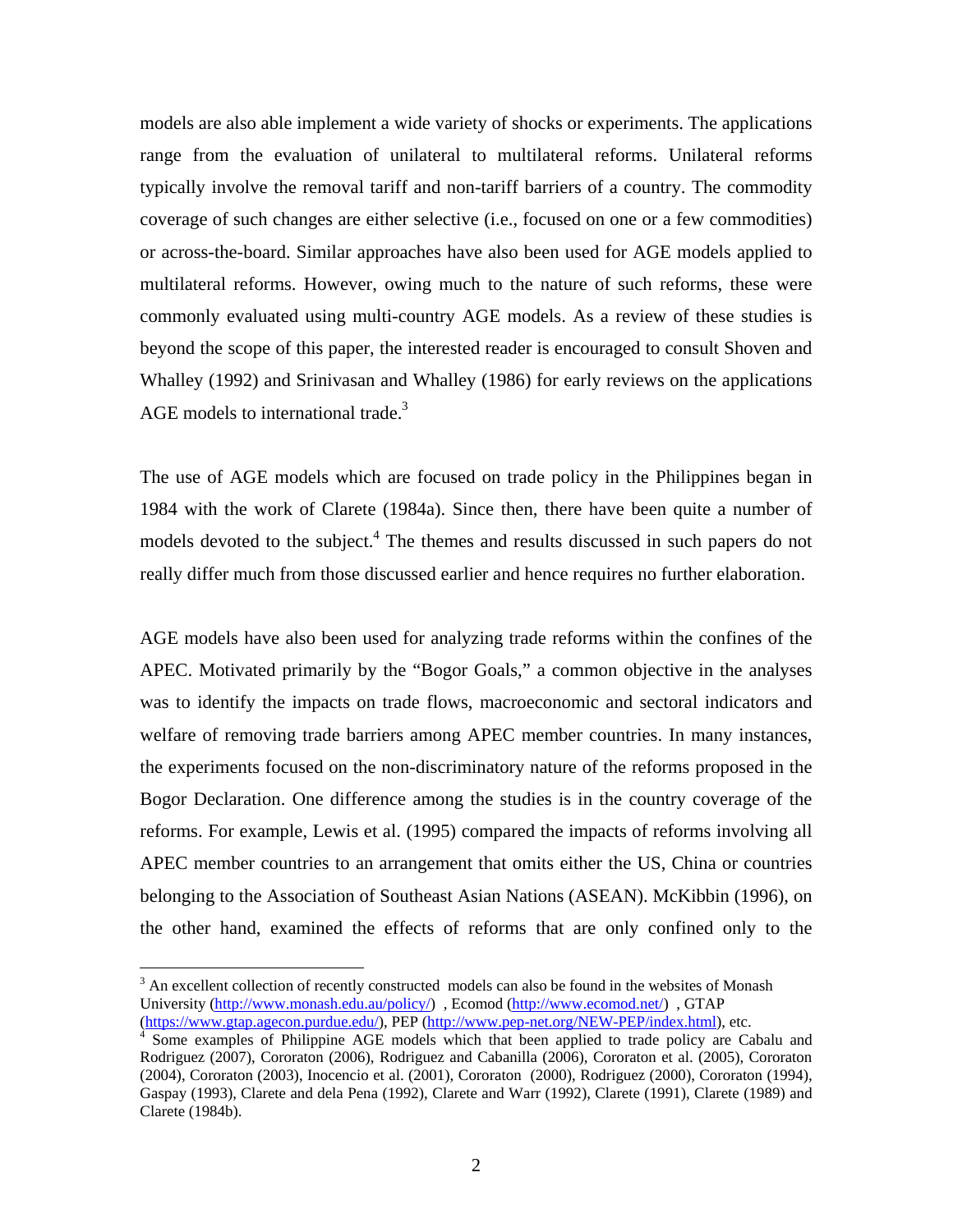ASEAN. Wang and Coyle (2002) and Lewis et al. (1995) adopted a slightly different strategy by comparing reforms limited to the APEC to one that is global in nature. Another difference concerns the nature of the trade reforms. Wang and Coyle (2002) and McKibbin (1996) compared the impacts of arrangements which are discriminatory and non-discriminatory to non-APEC member countries. A final source of difference in the experiments is the commodity coverage of the reforms. Scollay and Gilbert (1999) and Gilbert et al. (2000), for example, explored the impacts of removing trade barriers on agriculture and food among APEC member countries.

The results from the studies can be summarized as follows. First, there appears to be a consensus that removing trade barriers within the APEC is beneficial to its members as a whole. However, it is also possible that some member countries might actually lose from such an arrangement. For example, Wang and Coyle (2002) cited the potential decline in the real GDP growth of Mexico. Second, excluding selected members from the reforms implies lower gains for the region. Lewis et al. (1995) found lower gains when either the US, China or ASEAN are excluded. They also found that the lost benefits are largest when the US is not included in the arrangement. Finally, Wang and Coyle (2002) and Lewis et al. (1995) showed that the gains from global trade liberalization are larger than reforms which are limited to APEC members only.

Most of the studies above are multi-country in nature. There was very little focus, if at all, on the effects of the APEC-related trade reforms on the Philippines. This study attempts to fill the gap by examining the effects of the FTAAP on the Philippines only. It hopes that such an analysis will bring about a better understanding of the impacts of such an arrangement on the country.

The primary objective of this study is to provide an economywide analysis of the FTAAP on the Philippines. Its specific objectives are as follows. First, it describes current trends in international trade between the Philippines and other APEC member countries. Second, using an AGE model, it seeks to determine the impacts of the FTAAP on aggregate and sectoral outputs, consumption and trade. Finally, it compares the impacts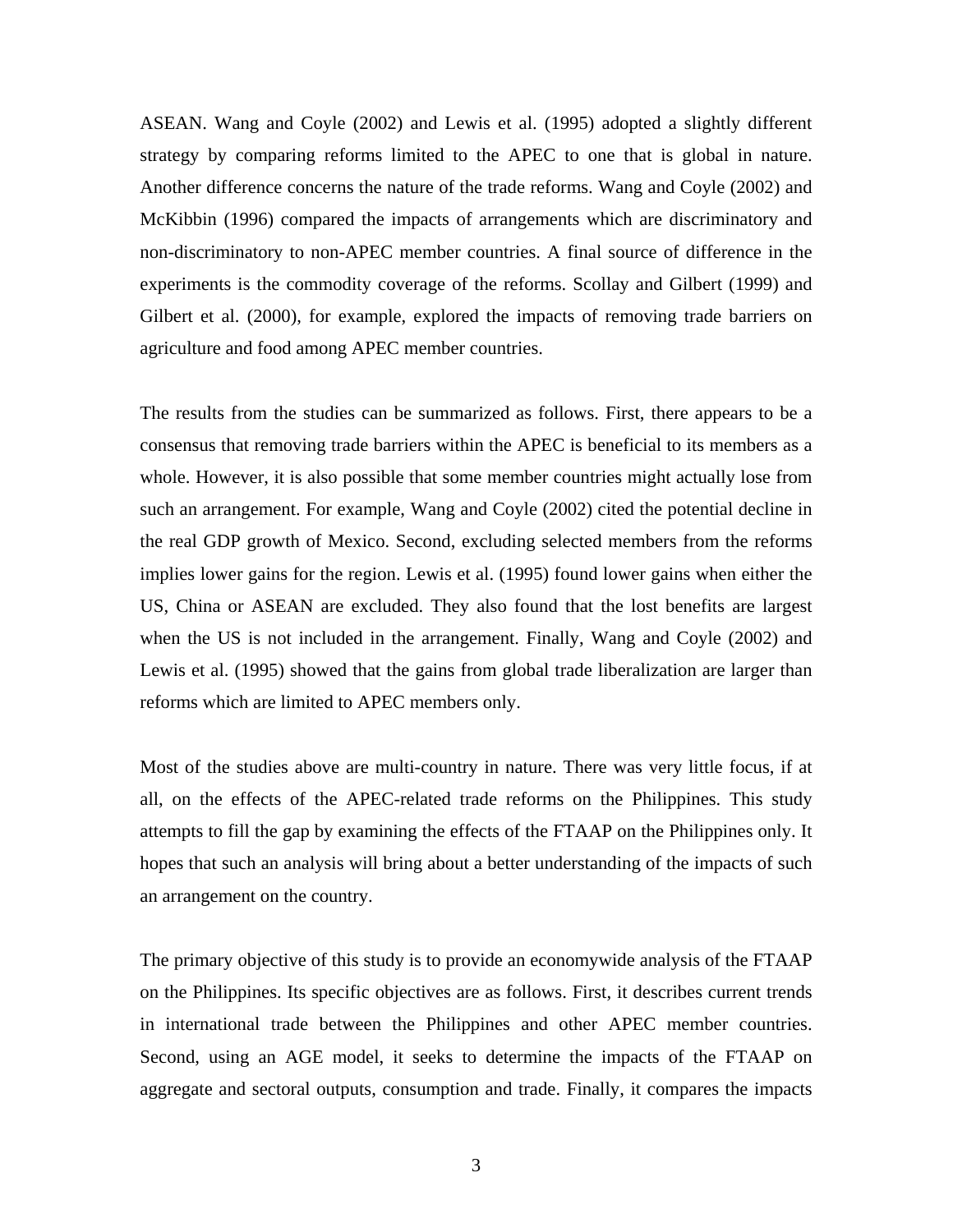of the FTAAP with a free trade area that is confined to the ASEAN, China, Japan and South Korea (ASEAN +3).

This paper is divided as follows. Section 2 is an analysis of trends in Philippine trade with its partners in APEC. Section 3 provides a description of the model and experiments. Section 4 presents the simulation results and Section 5 concludes the paper.

#### **2. PHILIPPINE TRADE WITH APEC COUNTRIES**

The APEC as a group is the most important trading partner of the Philippines. In 2006, its transactions with APEC members amounted to about USD 64.7 billion, or nearly twothirds of its total trade (Table 1). It is the top destination of Philippine exports, accounting for three-fourths of the USD 47.1 billion total. Slightly more than half of its imports are also sourced from the APEC.

|                                              | - <b>PP</b> - - - - - - |       |
|----------------------------------------------|-------------------------|-------|
| <b>Item</b>                                  | <b>APEC</b>             | World |
| Value of trade (billion USD, 2006)           |                         |       |
| <b>Exports</b>                               | 35.4                    | 47.1  |
| <b>Imports</b>                               | 29.3                    | 53.9  |
| <b>Total Trade</b>                           | 64.7                    | 101.0 |
| Growth rate of value of trade (%, 1993-2006) |                         |       |
| <b>Exports</b>                               | 12.5                    | 12.4  |
| <b>Imports</b>                               | 11.0                    | 10.0  |
| <b>Total Trade</b>                           | 11.7                    | 10.8  |

**Table 1. International Trade of the Philippines** 

Source of basic data: United Nations, Comtrade Database, http://comtrade.un.org/

The importance of the APEC as a source and destination of Philippine products has also been growing in recent years. Between 1992 and 2006, Philippine imports from APEC members rose by an average of 11.0% per year. This is about one percentage point higher than the growth rate of its total imports. Philippine exports to the APEC followed a similar pattern. As a result of its relatively rapid growth, the current share of APEC countries in Philippine trade is higher than what it was 15 years ago. For example, Figure 1 shows that the share of imports from APEC member countries in 2006 was about 6.5 percentage points higher than in 1992.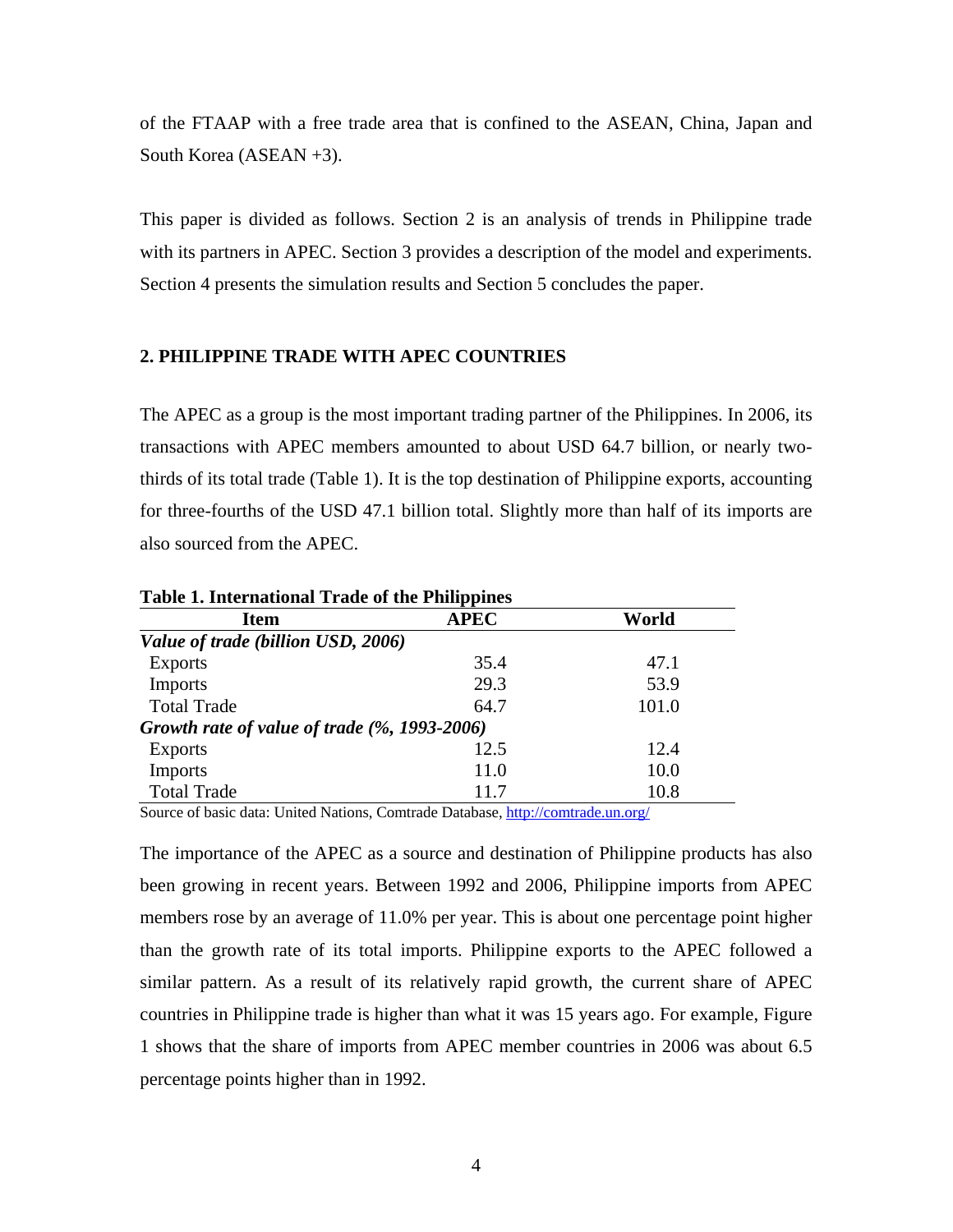

**Figure 1. Share of APEC in Total Trade of the Philippines, %** 

Over the same period, there were also substantial changes in the pattern of trade between the Philippines and specific APEC member countries. Among the notable changes are the decline in the importance of the US and Japan, and the emergence of China and the ASEAN in Philippine trade (Table 2). While the US continued to be the top destination of the Philippine-made goods, its share in total exports dropped significantly from 39.3% in 1992 to 18.5% in 2006. Over the same period, there was also a marked increase in the shares of China (mainland), Hong Kong, Malaysia, Singapore and Thailand. The largest increase was for China, whose share in 2006 was more than eight times higher than in 1992. A similar, albeit less pronounced, pattern can be observed for imports. Between 1992 and 2006, the share of Japan in total Philippine imports declined from 21.2% to 14.2%. This coincided with increased importance of China and Singapore.

Source of basic data: United Nations, Comtrade Database, http://comtrade.un.org/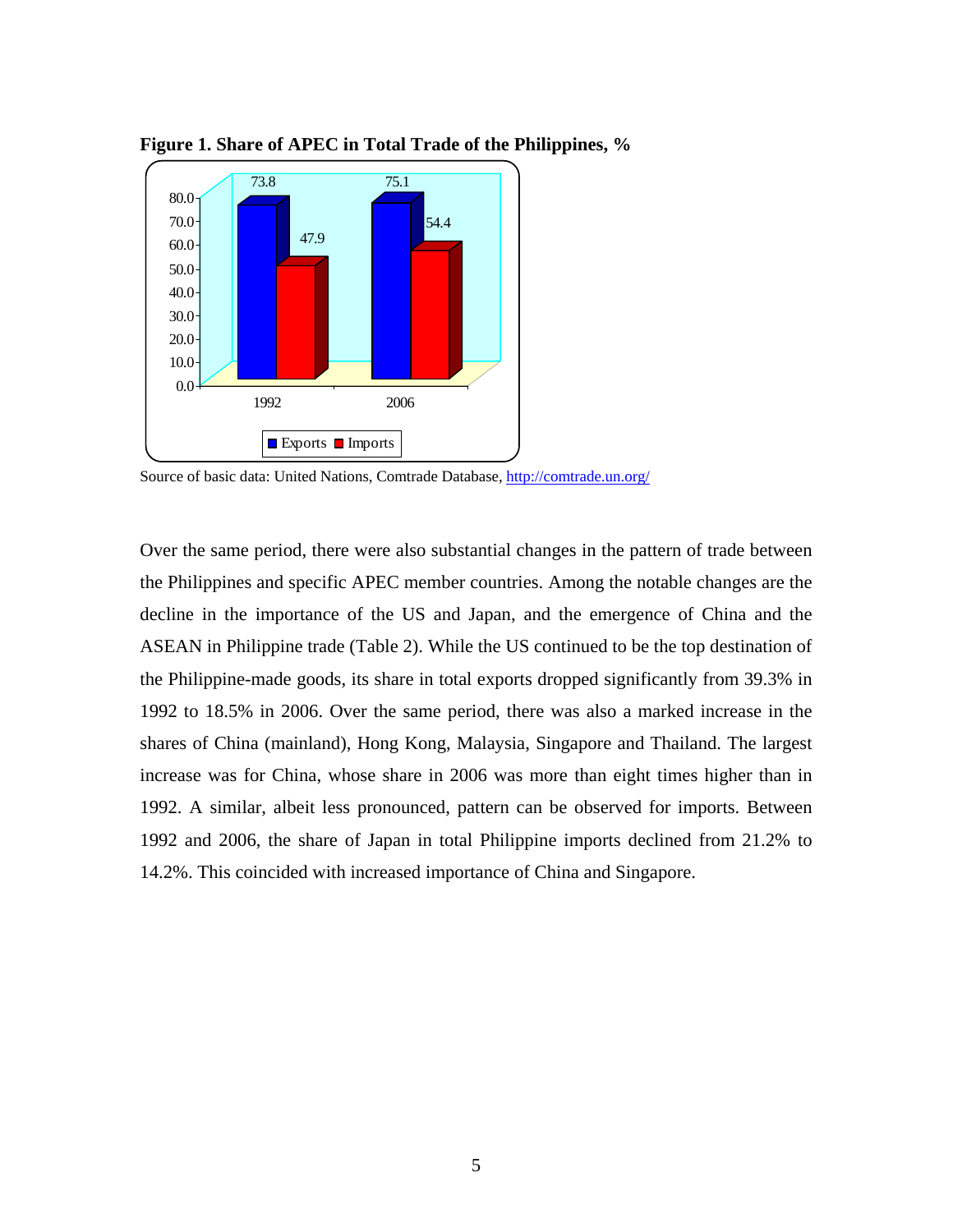|                           | <b>Imports</b>     |                |       |                    | <b>Exports</b> |       |  |  |
|---------------------------|--------------------|----------------|-------|--------------------|----------------|-------|--|--|
|                           | <b>Growth rate</b> | Share in total |       | <b>Growth rate</b> | Share in total |       |  |  |
| <b>Country</b>            | 1993-2006          | 1992           | 2006  | 1993-2006          | 1992           | 2006  |  |  |
| Australia                 | 4.4                | 3.0            | 1.2   | 13.1               | 1.2            | 1.0   |  |  |
| <b>Brunei</b>             | 779.3              | 0.6            | 0.0   | 14.6               | 0.0            | 0.0   |  |  |
| Canada                    | 3.7                | 1.4            | 0.5   | 5.6                | 1.6            | 0.6   |  |  |
| Chile                     | 19.1               | 0.3            | 0.0   | 5.9                | 0.2            | 0.0   |  |  |
| China                     | 27.1               | 1.3            | 7.2   | 33.4               | 1.2            | 9.8   |  |  |
| Hong Kong                 | 8.5                | 4.8            | 4.0   | 16.9               | 4.7            | 7.5   |  |  |
| Indonesia                 | 15.1               | 1.3            | 2.0   | 23.0               | 0.4            | 0.8   |  |  |
| Japan                     | 7.1                | 21.2           | 14.2  | 12.3               | 17.8           | 16.8  |  |  |
| Korea (South)             | 13.0               | 4.8            | 6.1   | 19.5               | 1.8            | 3.0   |  |  |
| Malaysia                  | 14.4               | 2.6            | 4.0   | 29.0               | 1.3            | 5.6   |  |  |
| Mexico                    | 30.1               | 0.1            | 0.1   | 26.6               | 0.2            | 0.3   |  |  |
| New Zealand               | 9.7                | 0.7            | 0.5   | 13.0               | 0.1            | 0.1   |  |  |
| Papua New Guinea          | 41.7               | 0.4            | 0.3   | 19.6               | 0.0            | 0.0   |  |  |
| Peru                      | 21.0               | 0.1            | 0.1   | 334.8              | 0.0            | 0.0   |  |  |
| <b>Russian Federation</b> | 16.0               | 0.6            | 0.4   | 24.4               | 0.1            | 0.0   |  |  |
| Singapore                 | 18.1               | 3.7            | 8.3   | 23.2               | 2.6            | 7.4   |  |  |
| Thailand                  | 23.7               | 0.9            | 4.0   | 27.1               | 1.0            | 2.8   |  |  |
| <b>USA</b>                | 9.7                | 18.3           | 16.1  | 6.9                | 39.3           | 18.5  |  |  |
| Vietnam                   | 52.6               | 0.1            | 1.3   | 40.9               | 0.3            | 0.8   |  |  |
| World                     | 10.0               | 100.0          | 100.0 | 12.4               | 100.0          | 100.0 |  |  |

Source of basic data: United Nations, Comtrade Database, http://comtrade.un.org/

# **3. MODEL AND EXPERIMENTS**

# **3.1 Structure of the model and key assumptions<sup>5</sup>**

The analytical tool used in the study follows the basic structure of the model developed by Inocencio et al. (2001). It is a model that divides the Philippine economy into four major blocks; namely, production, households, government, and foreign trade.

Each commodity in the production block has a representative firm that uses capital, labor and intermediate goods to produce its output. The firm is assumed to be an optimizing agent (i.e., maximizes profits) that is operating in a perfectly competitive market. The outcomes from the optimization process are used to specify the input demand and output supply equations in the model.

 $\frac{5}{10}$  The equations of the model are presented in Annex 1.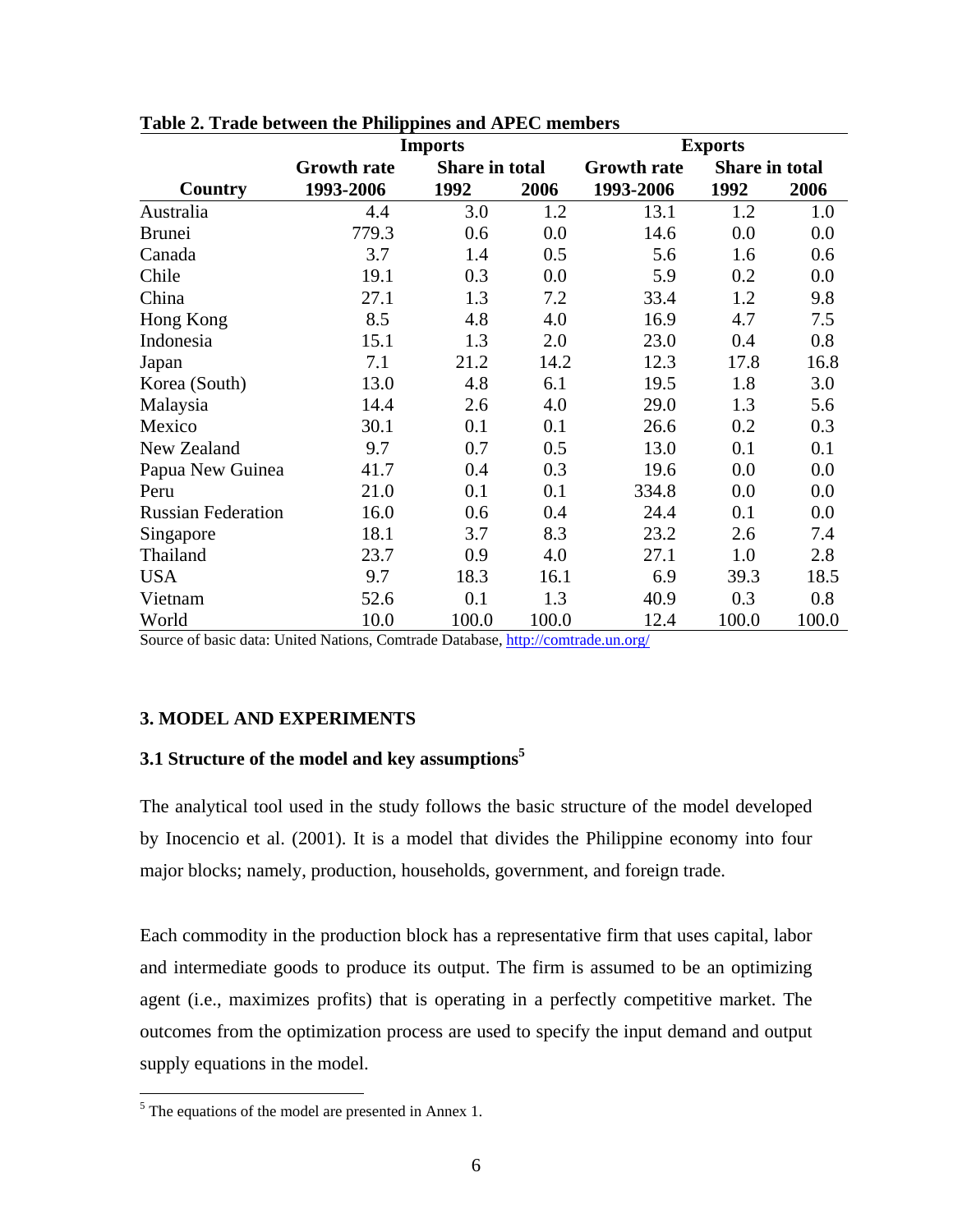The household block is assumed to have representative household that is endowed with capital and labor. Payments to capital and labor, along with net transfer payments, represent household income. This income is then allocated for savings, taxes and consumption.

The consumption of goods and services is determined through an optimization process. The representative household is assumed to maximize its utility or satisfaction by selecting the quantities of goods and services it will consume subject to given prices and desired spending (income less taxes and savings).

The government generates revenues mainly through taxes on income, transactions and imports. Its collections are then allocated for expenditures on goods and services and net transfers. Any discrepancy between government revenues and outlays is then reflected though the budget deficit.

The foreign trade block captures exports and imports. It is modeled under the assumption that the Philippines is a price taker in world markets; which implies that the import supply and export demand functions are perfectly elastic. The formulation of the export supply and import demand equations are based on the assumption that domestic and foreign goods are, or at least perceived to be, not perfectly substitutable – the Armington assumption.

In the case of imports, it is assumed that domestic agents purchase a composite of a commodity that is sourced locally and from abroad. The objective of the domestic agent is to minimize the cost of purchasing this composite by selecting the quantities of domestic and foreign goods. The first order equations from this optimization process are used for the import demand equations of the model. The assumption that domestic and foreign goods are differentiated is captured by means of a Constant Elasticity of Substitution (CES) function.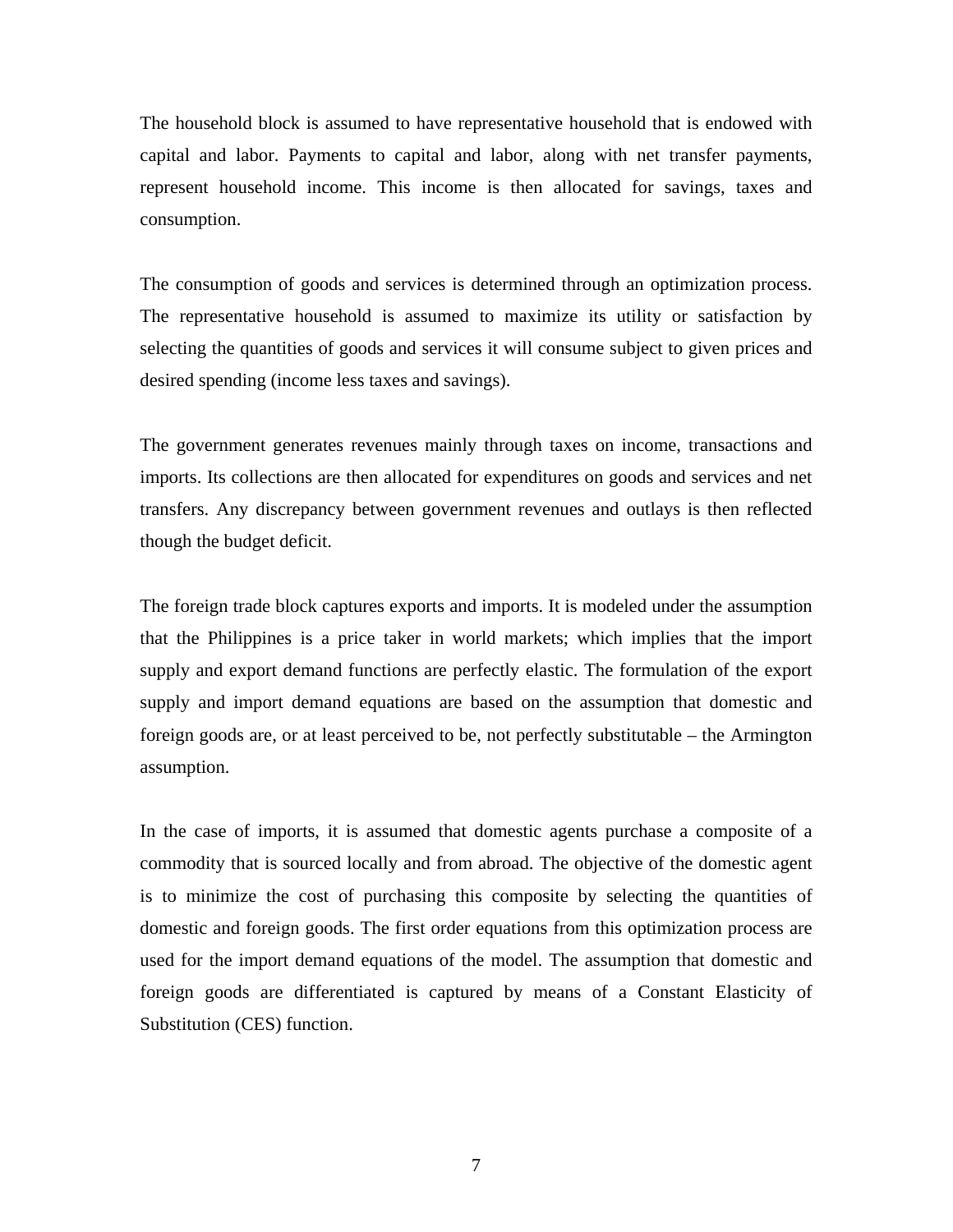The output of the representative firm is sold to domestic and foreign markets (export supply). The export supply equations are determined by assuming that the firm seeks to maximize its revenues from selling to these markets. In doing so, the firm is assumed to be constrained by its gross output, prices and an aggregator represented by a constant elasticity of transformation (CET) function.

The major blocks of the model are integrated by means of equilibrium conditions. The supply side is composed of the output of domestic firms and imports. On the other hand, the demand side is composed of government spending on goods and services, household consumption, intermediate demand and exports (foreign demand). These equilibrium conditions determine domestic prices. The model also includes a series of aggregating equations which calculate macroeconomic indicators.

The model developed by Inocencio et al. (2001) is not directly useful in the analysis. The reason is that it does not disaggregate between the regional sources and destinations of imports and exports, respectively. This issue was addressed by reformulating the CES and CET functions.

Equation 1 shows the revised formulation for the CES function. It indicates that, for each good, domestic agents purchase a commodity (*DAi*) that is a composite of the domestically produced good (*DDi*) and imports from region *r* (*MRir*).

$$
DA_i = \left( DD_i^{\frac{\sigma_M - 1}{\sigma_M}} + \sum_r MR_{ir}^{\frac{\sigma_M - 1}{\sigma_M}} \right)^{\frac{\sigma_M}{\sigma_M - 1}}
$$
(1)

where:  $\sigma_i^M$  = elasticity of substitution between domestic goods and imports

The import demand equations, by source, are derived as follows. It is assumed that the objective of the domestic agent is to find the combination of the  $DD_i$  and  $MR_{ir}$  that will minimize the total cost of purchasing *DAi*. This optimizing process is implemented under the assumption that  $DA_i$  and all prices are determined elsewhere in the model. The first order conditions from this process are used as the equations for the regional import demands.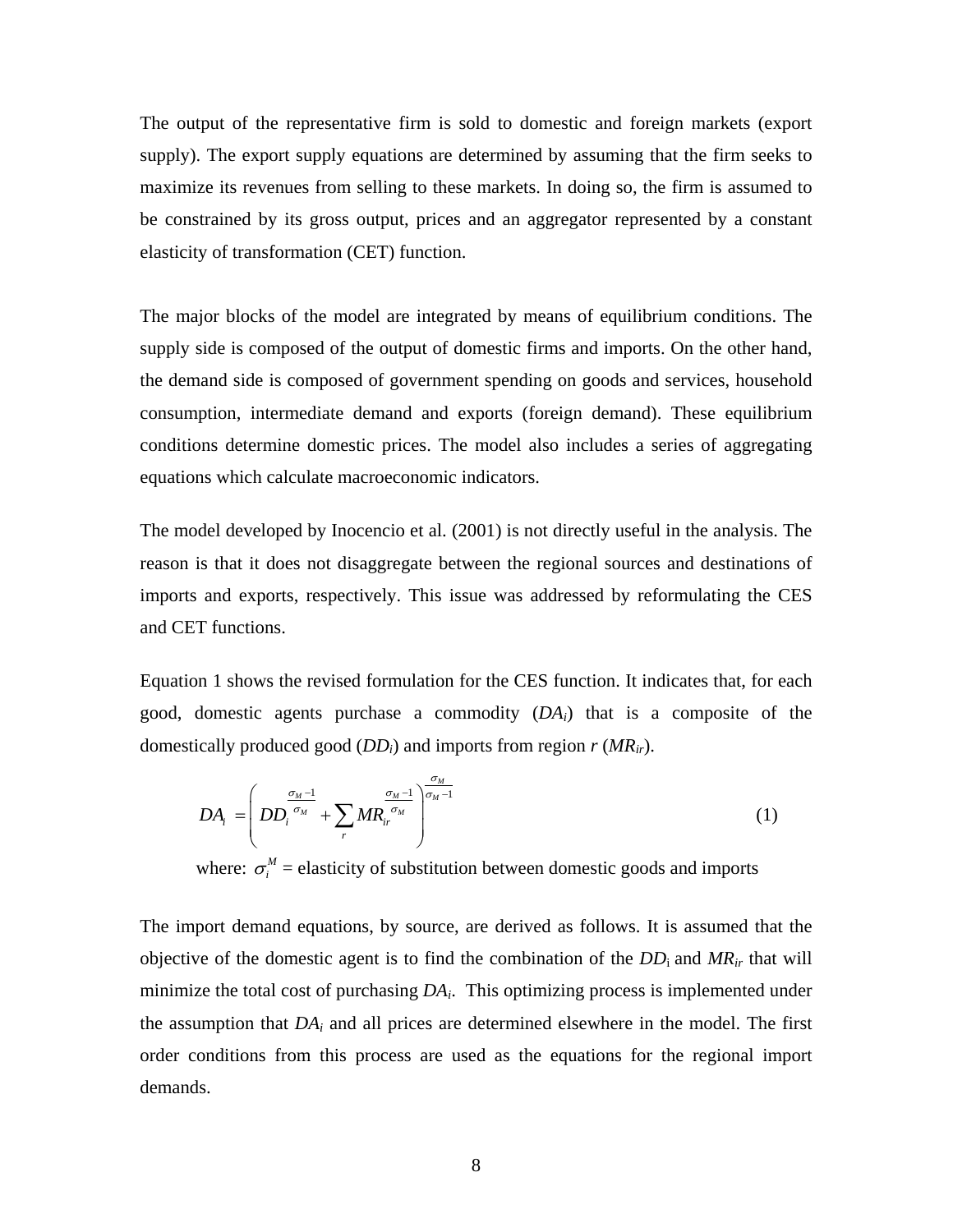The key properties of the import demand equations are as follows. First, the ratio import demand from a region and the domestic good is inversely related to the price of the imported good relative to the domestic good. In other words, the Philippine demand for goods made in a region will decline if there is an increase in the price of imports from that region relative to counterparts from other regions. Second, the import demand from a particular source is positively related to the demand for the composite good. That is, the demand for imports from a region will rise if the demand for the composite good is higher.

Export supply equations, by destination, are specified using a similar approach. However, the objective of the firm is to find the combination of exports to different destinations  $(XR_{ir})$  and  $DD_i$  which will maximize the revenues from producing a pre-determined level of output  $(Q_i)$ . The optimizing process is implemented under the assumption that prices to all destinations are given. It also assumes that the total output of a commodity is a CET composite of goods *DDi* and *XRir* (Equation 2). The first order conditions from the optimization process are used as the regional export supply equations.

$$
Q_i = \left( DD_i^{\frac{1+\sigma_x}{\sigma_x}} + \sum_r XR_{ir}^{\frac{1+\sigma_x}{\sigma_x}} \right)^{\frac{\sigma_x}{1+\sigma_x}}
$$
(2)

where:  $\sigma_i^X$  = elasticity of transformation between domestic goods and exports

The key properties of the export supply equations are as follows. First, exports to a particular destination are positively related to its relative price. In other words, domestic firms want to sell more to a region if there is an increase in its prices relative to the prices of other regions. Second, exports to a particular destination are positively related to total output. That is, exports to a region will rise if total output higher.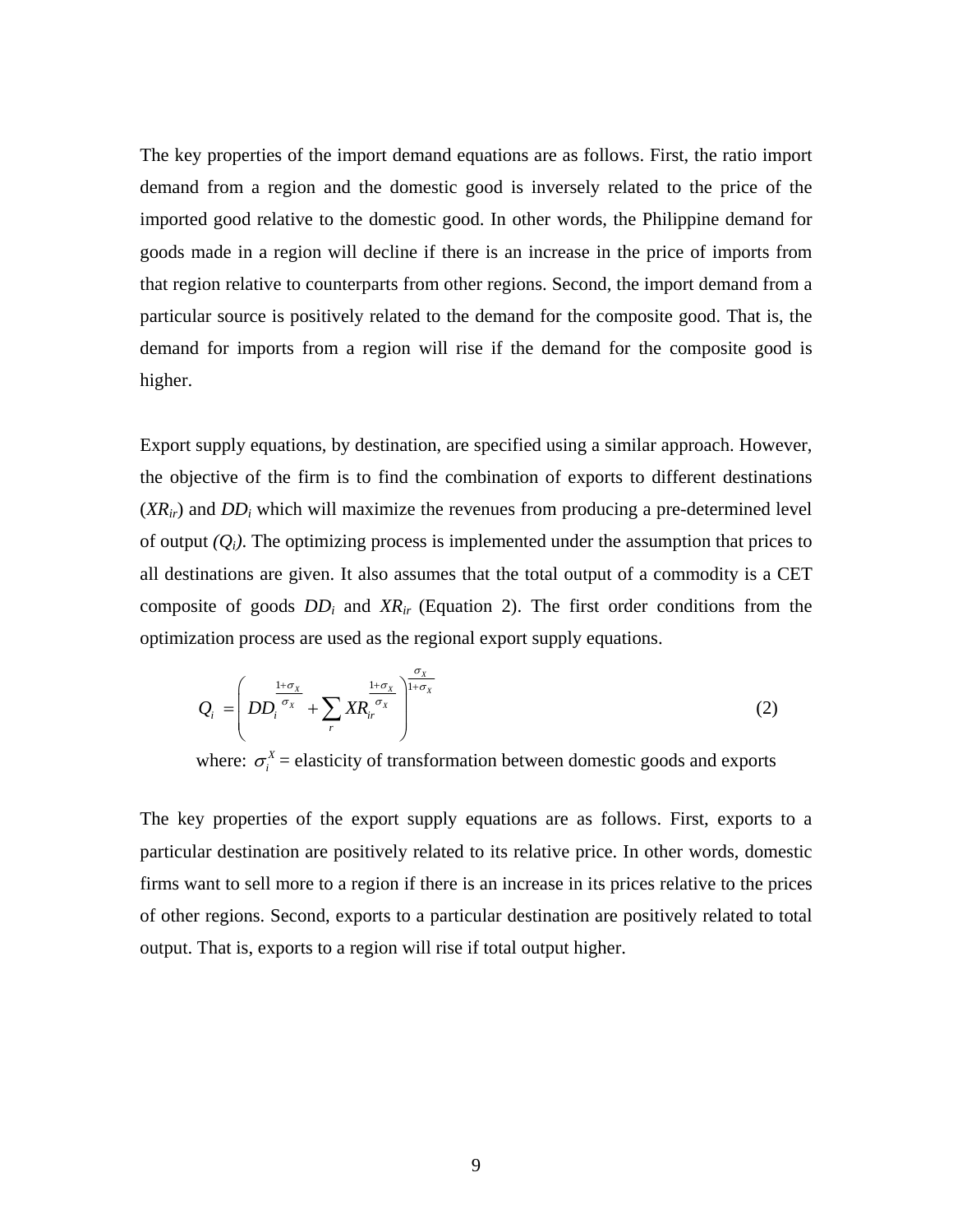# **3.2 Disaggregation of the model and data sources**

The model is disaggregated at two levels. The first is a disaggregation of the economy into commodities/industries. The second disaggregates imports and exports by source and destination, respectively.

The model has 12 industries/commodities in the first level of disaggregation (Table 3). The first four industries represent the *Agriculture, Fishery and Forestry* sector. The next four industries represent *Industry* and remainder is for *Services.* 

The model explicitly identifies five regions in the second level of disaggregation. The first three regions (*ASEAN-Other*, *APEC-ASEAN* and *APEC-Plus3*) represent *ASEAN+3*. On the other hand, *APEC-ASEAN*, *APEC-Plus3* and *APEC-Other* represent the potential members of the FTAAP.

# **Table 3. Disaggregation of the model**

# *Commodities*

Palay and corn Other crops Livestock and poultry Other Agriculture<sup>1</sup> Mining Rice and corn milling Food manufacturing $2$ Non-food manufacturing Transport and communication Retail and wholesale trade Government services Other services

# *Regions*

| ASEAN-Other: | Cambodia, Laos and Myanmar                                 |
|--------------|------------------------------------------------------------|
| APEC-ASEAN:  | Brunei, Indonesia, Malaysia, Singapore, Thailand, Viet Nam |
| APEC-Plus 3: | China (includes Hong Kong and Macau), Japan, South Korea   |
| APEC-Other:  | Australia, Canada, Chile, Mexico, New Zealand, Papua New   |
|              | Guinea, Peru, Russian Federation, United States of America |
| <b>ROW</b>   | Rest of the World                                          |
| Notes:       | Includes fishery and forestry                              |

Notes:  $\frac{1}{2}$  Includes fishery and forestry.<br><sup>2</sup> Excludes rice and corn milling.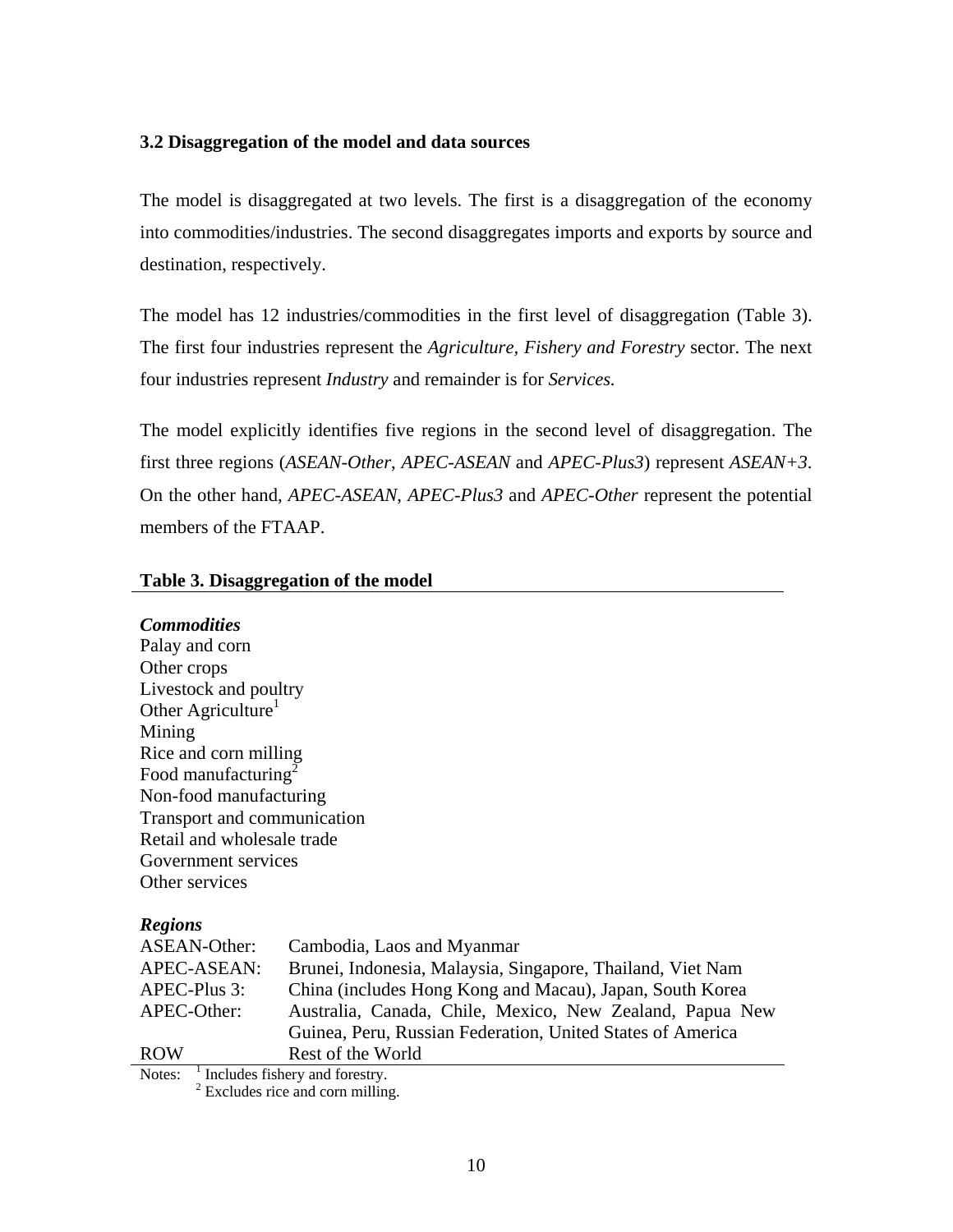The dataset used in constructing the model is based on the 2000 Input-Output (IO) table of the Philippines.**<sup>6</sup>** In constructing the Social Accounting Matrix (SAM), this IO table was complemented by tariff rates and other macroeconomic data from the Philippine Tariff Commission and the National Accounts of the Philippines, respectively. Imports and exports were disaggregated by source and region using information from the Comtrade database of the United Nations. All the elasticities used in the model were obtained from existing AGE models of the Philippines.

# **3.3 Experiments**

<u>.</u>

The trade reforms were implemented through the elimination of tariffs on commodities which are imported from different regions. Five experiments were conducted in the study (Table 4). Experiment 1 attempts to capture the formation of the FTAAP by removing tariffs on all imports coming from members of the APEC. This was followed by the removal of tariffs with a different country composition. Experiment 2 confines the tariff changes to the ASEAN+3 countries only. In contrast, Experiment 3 represents a broad set of changes in which tariffs are removed for all countries. The last two simulations represent the selective removal of tariffs among FTAAP member countries. Experiment 4 is a scenario in which the tariff changes are confined to agricultural commodities only while Experiment 5 exempts agriculture.

| <b>Experiment</b> | <b>Description</b>                                                    |
|-------------------|-----------------------------------------------------------------------|
|                   | Tariffs removed for all imports coming from FTAAP member countries    |
| 2                 | Tariffs removed for all imports coming from ASEAN+3 countries         |
| 3                 | Tariffs removed for all imports coming from all countries             |
| $\overline{4}$    | Tariffs removed for all agricultural imports coming from FTAAP member |
|                   | countries                                                             |
| $\overline{5}$    | Tariffs removed for all non-agricultural imports coming from FTAAP    |
|                   | member countries                                                      |

**Table 4. Description of the experiments** 

Figure 2 shows the implications of the various experiments for the aggregate price of imports; i.e., the average price of imports for all commodities and regions. It indicates

 $6$  The model of Inocencio et al. (2001) uses information from the 1994 Input-Output table.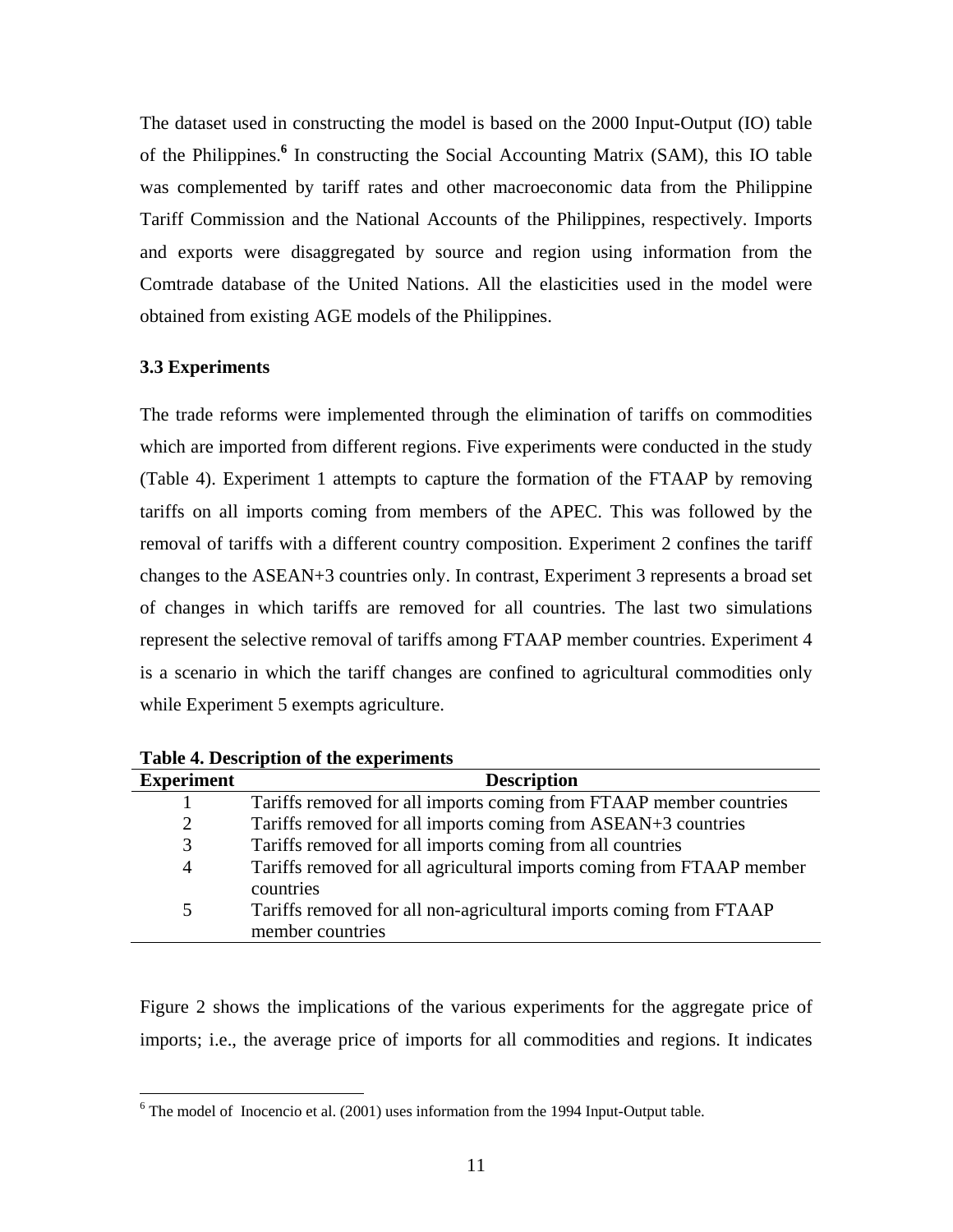that the FTAAP (Experiment 1) causes a 4.1% decline in the aggregate price of imports. As expected, this is lower than the 5.3% decline associated with the removal of tariffs from all countries (Experiment 3). The smallest decline in import prices is reported for Experiment 4. Apart from a coverage that is limited to APEC member countries, this also captures the relatively small share of agricultural commodities in total imports.



**Figure 2 Impacts on the aggregate price of imports, % deviation from base** 

#### **4. SIMULATION RESULTS**

This section describes the results from the five experiments mentioned earlier. It begins with a description of the potential impacts of the FTAAP (Experiment 1). This is then compared to the effects of alternative arrangements (Experiments 2 to 5).

#### **4.1 Impacts of the FTAAP**

### *4.1.1 Macroeconomic impacts*

The simulation results suggest that a FTAAP has net economic benefits for the Philippines. This is represented by the estimated 0.58% and 1.71% expansion in Gross Domestic Product (GDP) and total employment, respectively (Table 5). The FTAAP is also projected raise aggregate exports and imports by 0.74% and 5.74%, respectively. As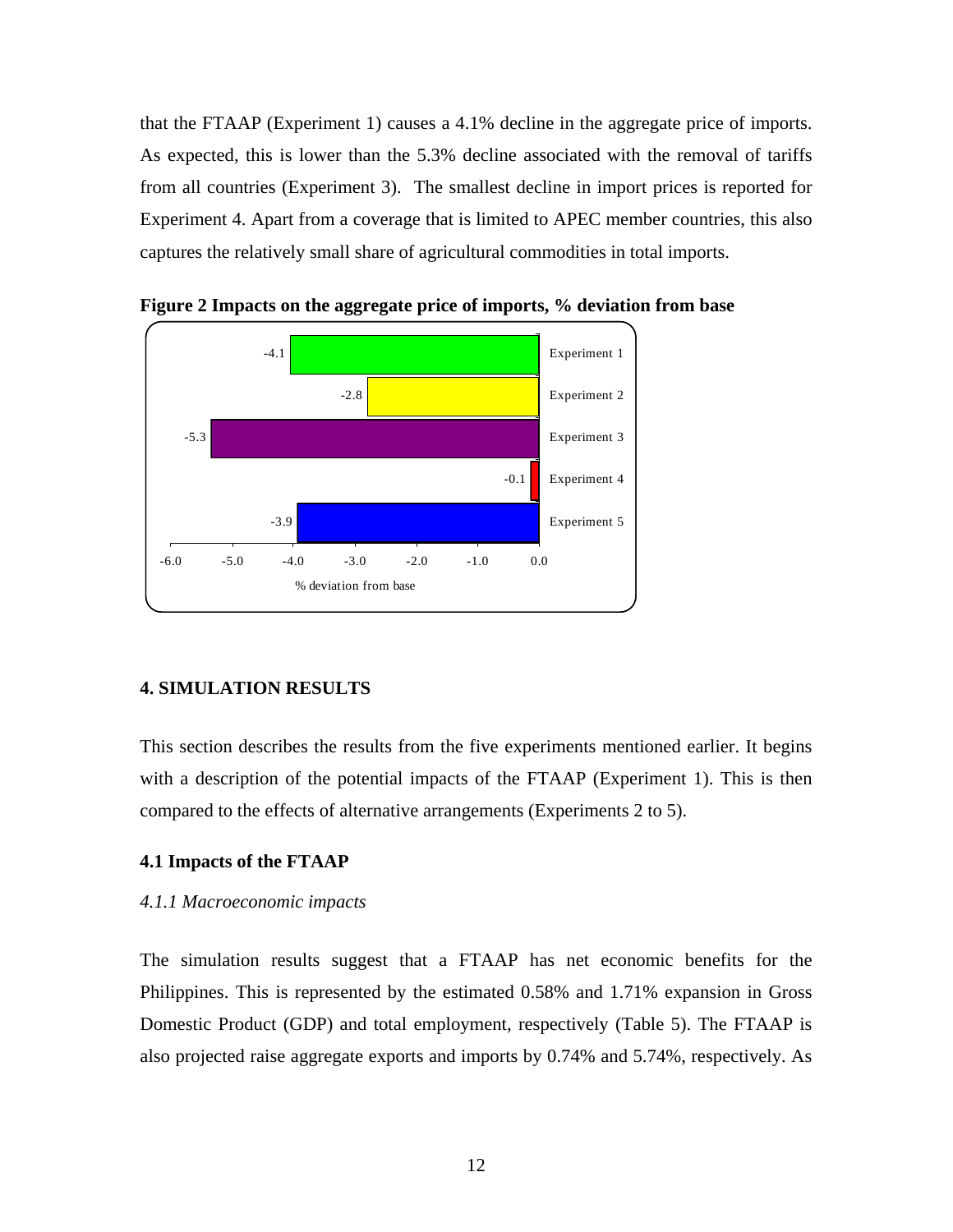expected, one downside from the agreement is the fall in government revenues. This finding is explained by the sharp decline in tariff revenues.

| <b>Variable</b>        | Impact  |
|------------------------|---------|
| <b>Real GDP</b>        | 0.58    |
| Components of real GDP |         |
| Personal consumption   | 2.24    |
| Government consumption |         |
| Investment             | 7.09    |
| <b>Exports</b>         | 0.74    |
| Imports                | 5.74    |
| Total employment       | 1.71    |
| Government revenues    | (14.20) |
| Tariff revenues        | (76.14) |

**Table 5 Macroeconomic impacts of the FTAAP, % deviation from base** 

With the exception of real government spending, which is assumed constant in the analysis, all the expenditure components of national output are expected to expand. From an analytical perspective, the most significant is the increase in consumption expenditure. Accounting for about 71.78% of the total, the 2.24% increase in consumption spending contributes 1.61 percentage points of the increase in GDP. The finding that the impact on GDP is lower than this value reflects the 5.74% increase in imports.

At this point, it is worth noting that impacts on exports are likely to be underestimated.<sup>7</sup> Confining the tariff changes to the Philippines omits the potential positive impacts on exports arising from the removal of trade barriers in other FTAAP member countries.

# *4.1.2 Sectoral impacts*

<u>.</u>

The simulation results show that all but two of the industries are expected to have higher levels output (Table 6). The largest projected expansion is for *Transport and Communication* at 1.16%. This is closely followed by *Other Crops* at 1.12%. The industries estimated to have lower outputs are *Palay and Corn* and *Rice and Corn Milling*. This can be attributed to the relatively high initial tariffs and trade elasticities for

 $7$  This caveat applies to all the experiments conducted in this study.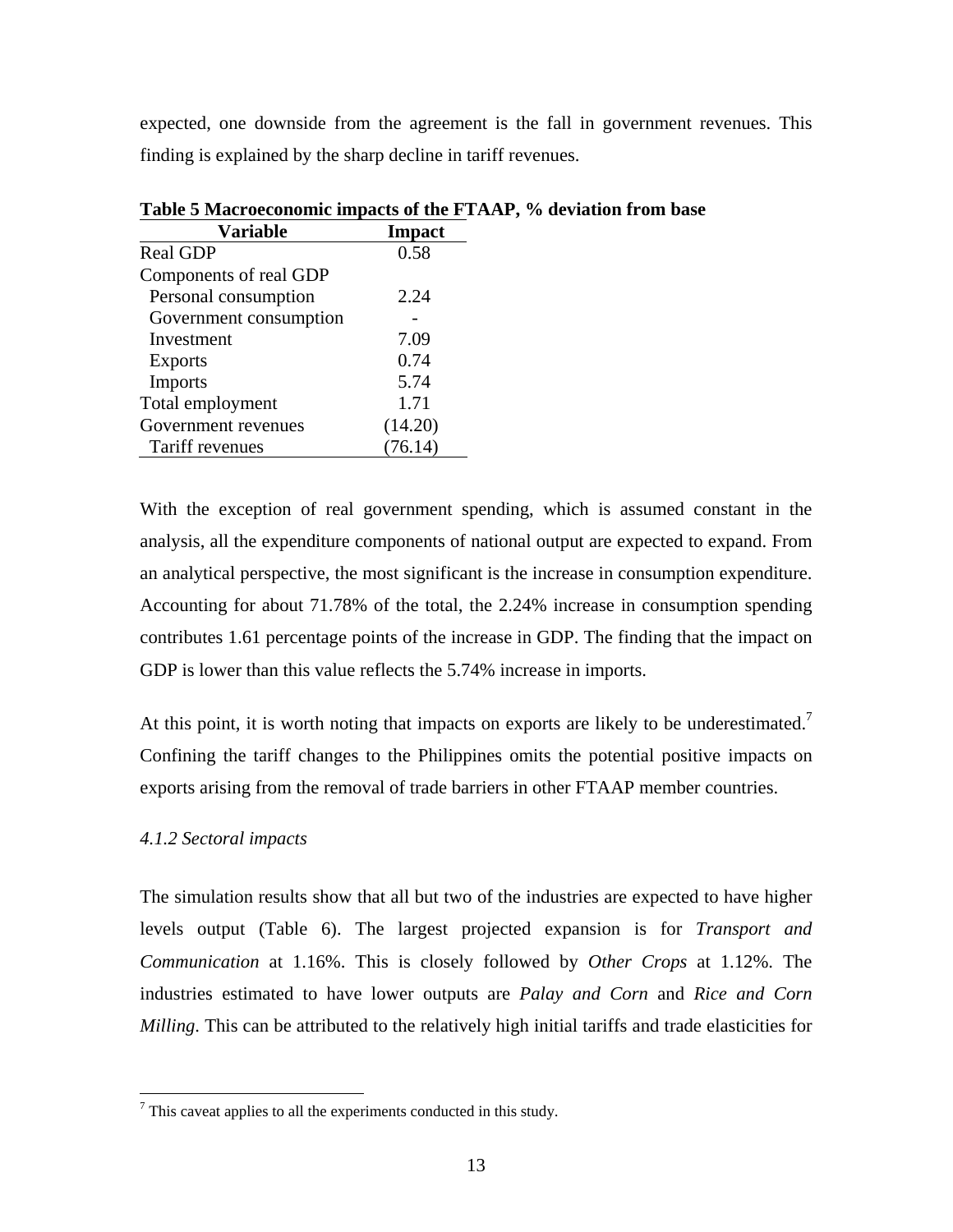these commodities.<sup>8</sup> Despite the relatively sharp projected output decline in *Palay and Corn* and *Rice and Corn Milling*, aggregate output is still expected to expand because these industries only account for only 3.98% of the total. Given the assumption of sectorspecific capital, changes in sectoral employment follow the pattern of changes in output.

The simulation results also suggest that the tariff changes can bring about a restructuring of the agricultural sector. It indicates a reallocation of resources away from traditional crops like *Palay and Corn* to the production of *Other Crops* and *Livestock and Poultry*.

| <b>Industry</b>                    | O      | L      | $\mathbf C$ | M      | $\mathbf X$ |
|------------------------------------|--------|--------|-------------|--------|-------------|
| Palay and Corn                     | (2.84) | (5.46) | 5.67        | 100.00 | (2.11)      |
| Other Crops                        | 1.12   | 3.14   | 1.62        | 2.02   | (0.96)      |
| Livestock and Poultry              | 1.09   | 3.11   | 1.23        | 17.14  | 0.75        |
| Other Agriculture                  | 0.65   | 2.49   | 0.80        | 1.79   | 0.13        |
| Mining                             | 0.28   | 1.26   | 2.51        | 0.62   | 0.20        |
| Rice and Corn Milling              | (1.04) | (2.99) | 8.08        | 200.00 | 1.19        |
| Food Manufacturing                 | 0.95   | 3.69   | 2.39        | 9.56   | 0.42        |
| Nonfood Manufacturing              | 0.50   | 1.77   | 5.25        | 6.03   | 0.79        |
| <b>Transport and Communication</b> | 1.16   | 4.72   | 1.30        | 1.19   | 0.85        |
| Retail and Wholesale Trade         | 0.79   | 3.01   | 0.88        | 0.81   | 0.41        |
| <b>Government Services</b>         | 0.89   | 3.15   | 1.02        | 0.93   | 0.54        |
| <b>Other Services</b>              | 0.01   | 0.01   | 2.46        | 0.01   | 0.01        |
| All industries                     | 0.58   | 1.71   | 2.24        | 5.74   | 0.74        |

**Table 6 Impacts of the FTAAP on industries, % deviation from base** 

 $1$  Q = output, L = employment, C = Consumption, M = imports, X = exports

 $\overline{a}$ 

Holding domestic prices constant, lower tariffs translate to lower relative prices of imports. The likely consequence is an increase in imports and lower domestic prices. The simulation results show that the imports of all commodities will rise. The largest increases are reported for *Palay and Corn* and *Rice and Corn Milling*; i.e., commodities that had the highest tariff rates in the base case.

Lower domestic prices improve the incentives from exporting. However, the impacts on exports also depend on the pattern of changes in output. The simulation results show that exports rise for all but two commodities – *Palay and Corn* and *Other Crops*. In the case

<sup>8</sup> In the base case, the tariff rates for *Palay and Corn* and *Rice and Corn Milling* are 27.5% and 44.3%, respectively. These are at least four times higher than 5.6% weighted average of tariff rates for all commodities.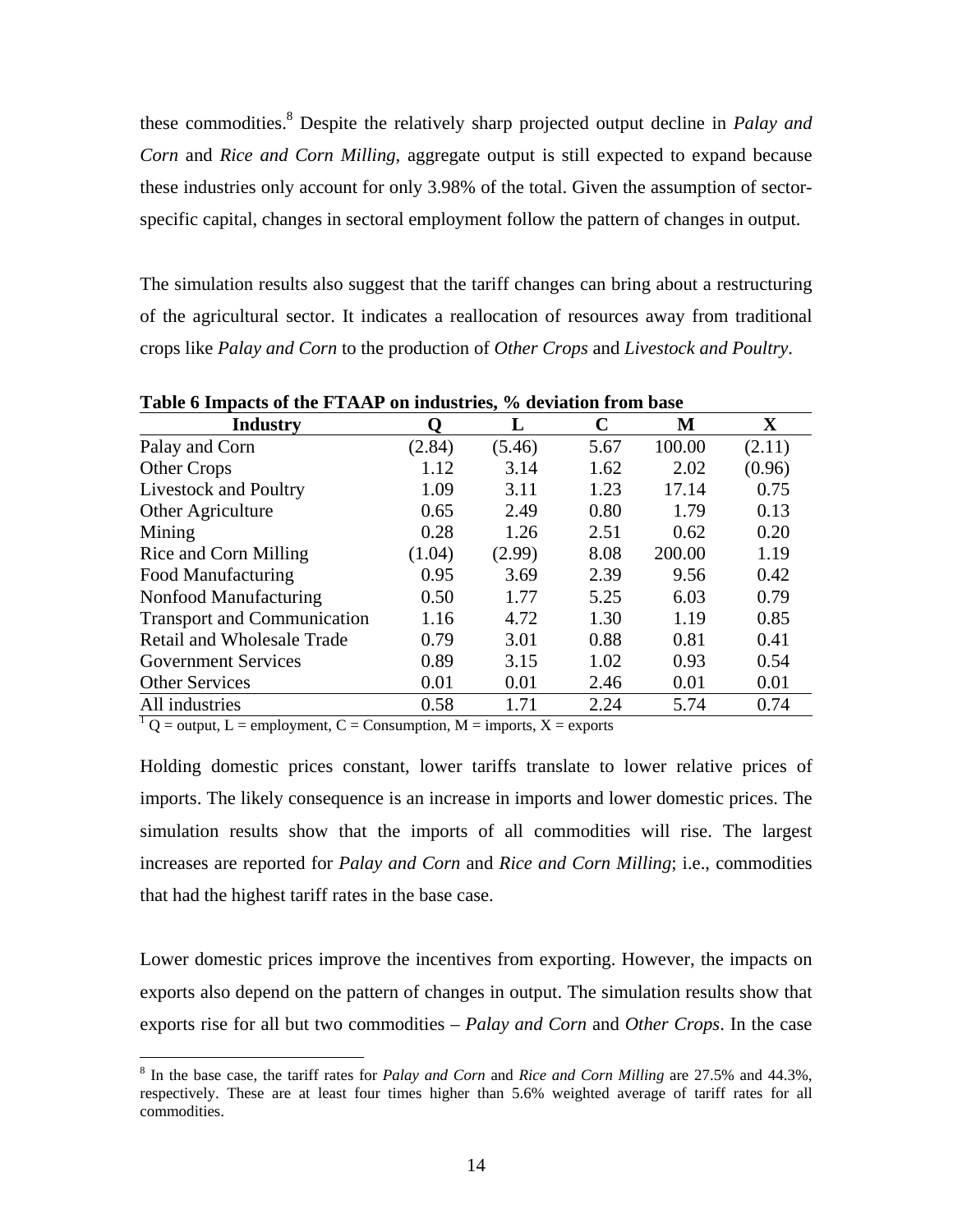of *Palay and Corn*, the increase in the relative price of exports suggests that the decline in exports is due mostly to lower output.<sup>9</sup> On the other hand, the decline in the exports of *Other Crops* is caused primarily by the lower relative price of exports.<sup>10</sup> However, as these commodities only account for only about 0.95% of the total, the net impact of the FTAAP on aggregate exports is still positive.

#### *4.1.3 Effects on regional trade*

 $\overline{a}$ 

The simulation results indicate an expansion in Philippine trade with all regions in the model (Figure 3). While the increase in exports across regions is relatively well-balanced, the story is quite different for imports. The expansion in imports is clearly biased in favor of the FTAAP member economies, especially the APEC-ASEAN region (ASEAN members that are members of APEC). The reason is that the removal of tariffs for FTAAP members reduces the price of imports from this region relative to other regions in the world (ASEAN-Other and ROW). This causes a shift in demand towards imports from FTAAP members.

Figure 4 shows that the increase in the imports of FTAAP members is attributed mostly to the increase in imports of *Nonfood Manufacturing*. It also indicates that the cause of the relatively large increase in imports from APEC-ASEAN countries is *Rice and Corn Milling*. The reason is that APEC-ASEAN accounts for about 84.03% of total *Rice and Corn Milling* imports of the Philippines.

 $9<sup>9</sup>$  The simulation results suggest that the price of its exports relative to its price in the domestic market is expected to rise by 2.49%.

 $10$  The simulation results suggest that the price of its exports relative to its price in the domestic market is expected to fall by 1.55%.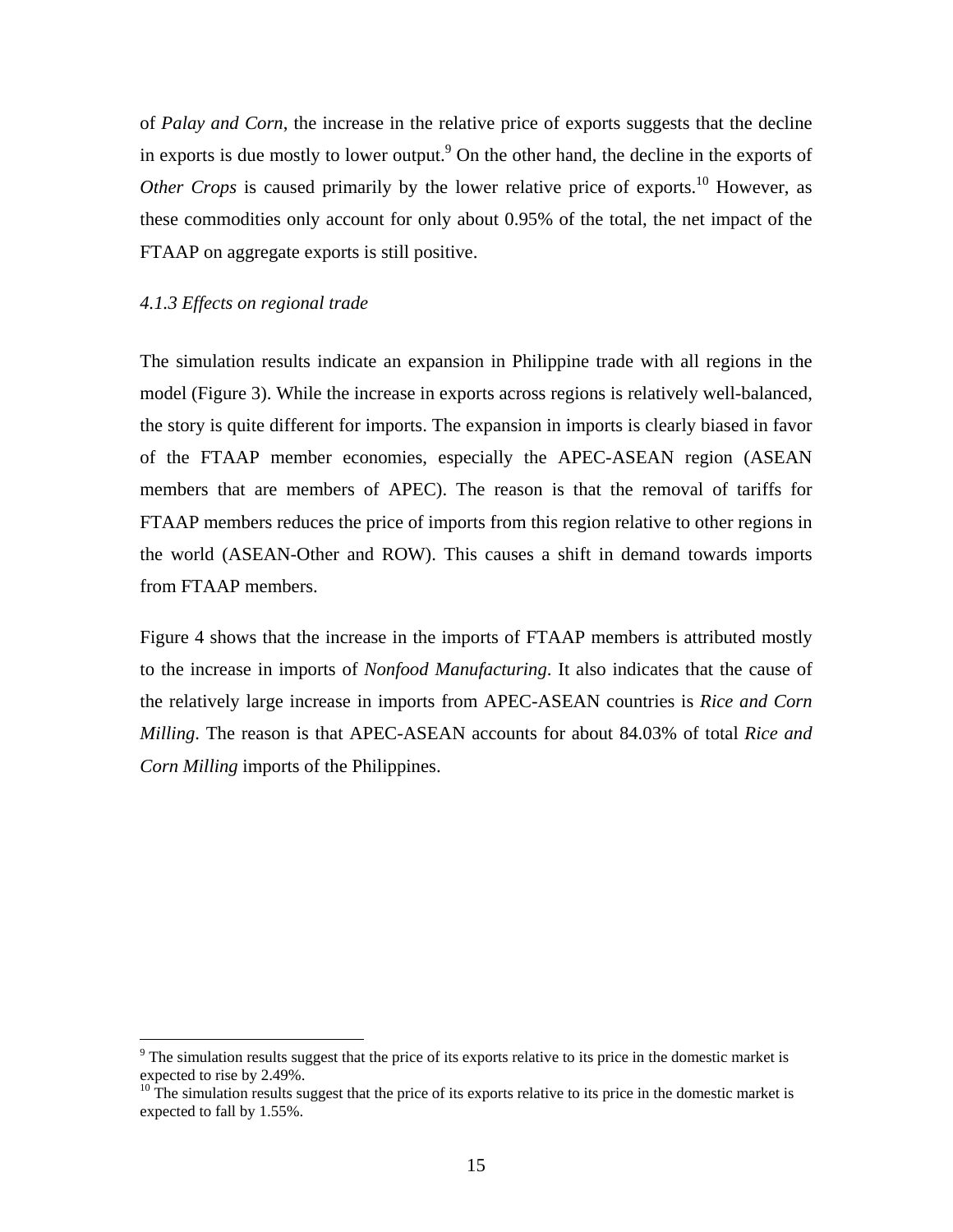

**Figure 3 Effects on regional trade volumes, % deviation from base** 

**Figure 4 Sources of the higher imports for selected regions, percentage points** 



#### **4.2 FTAAP and other potential arrangements**

#### *4.2.1 Macroeconomic impacts*

Table 7 shows the macroeconomic impacts of the FTAAP against other potential arrangements. It indicates that only the removal of tariffs on imports from all countries (Experiment 3) is expected to generate larger gains in terms of real GDP and total employment than the FTAAP (Experiment 1). The reason is that Experiment 3 involves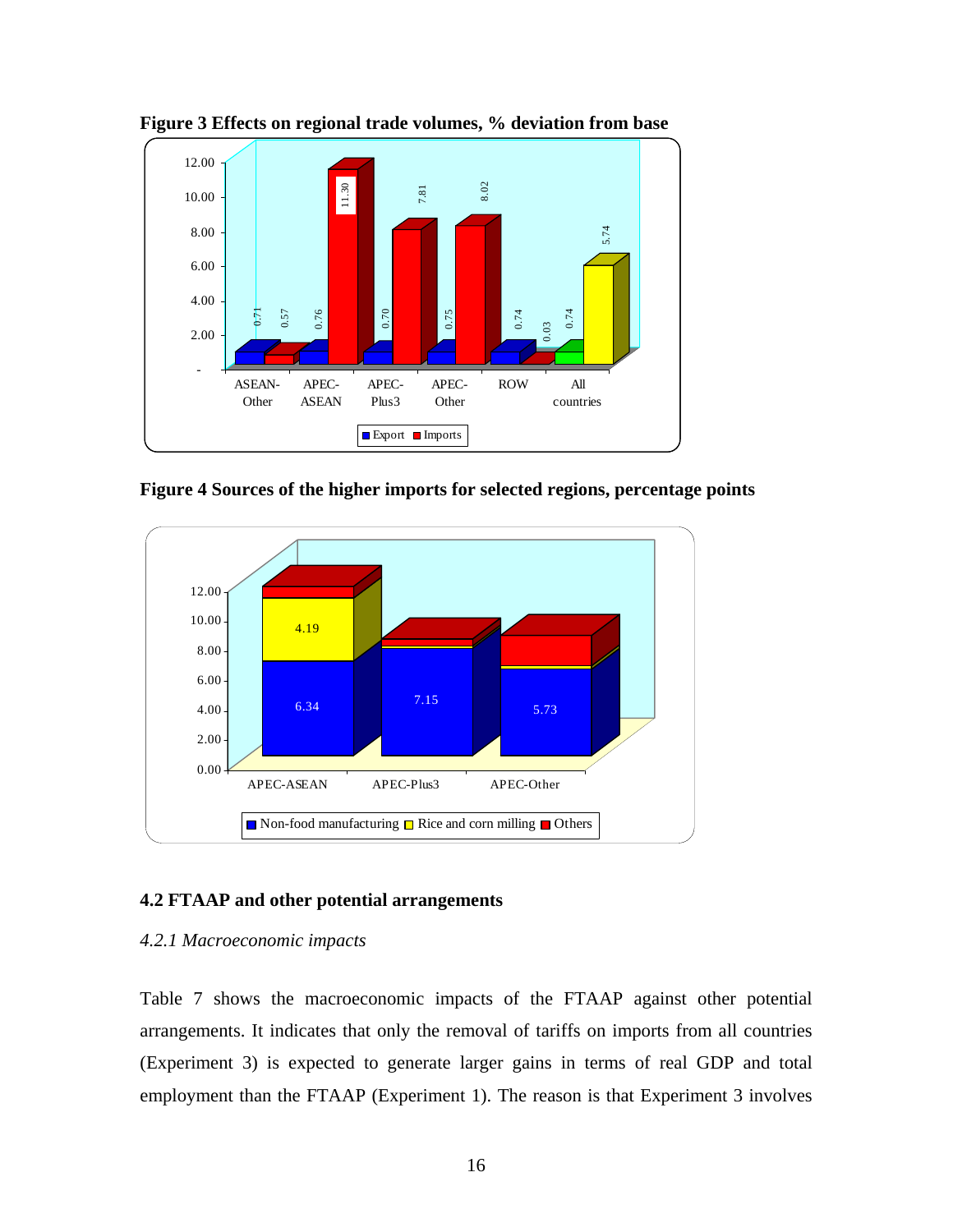the broader set of tariff changes in terms of country and commodity coverage. On the other hand, the smallest impacts were found for an FTAAP in which the removal of tariffs is confined to agricultural commodities (Experiment 4). Consistent with the pattern observed earlier, this experiment involves smallest change in the weighted average of tariffs. $^{11}$ 

| <b>Variable</b>                                                                                                 |         | Experiment <sup>1</sup> |          |        |         |  |
|-----------------------------------------------------------------------------------------------------------------|---------|-------------------------|----------|--------|---------|--|
|                                                                                                                 |         | 2                       | 3        | 4      | 5       |  |
| Real GDP                                                                                                        | 0.58    | 0.40                    | 0.75     | 0.01   | 0.57    |  |
| Personal consumption                                                                                            | 2.24    | 1.56                    | 2.86     | 0.10   | 2.15    |  |
| Government consumption                                                                                          |         |                         |          |        |         |  |
| Investment                                                                                                      | 7.09    | 5.36                    | 7.01     | 0.95   | 6.31    |  |
| <b>Exports</b>                                                                                                  | 0.74    | 0.54                    | 1.05     | (0.02) | 0.75    |  |
| <b>Imports</b>                                                                                                  | 5.74    | 4.18                    | 6.65     | 0.47   | 5.33    |  |
| Total employment                                                                                                | 1.71    | 1.18                    | 2.22     | 0.04   | 1.68    |  |
| Government revenues                                                                                             | (14.20) | (9.80)                  | (18.77)  | (0.36) | (13.80) |  |
| Tariff revenues                                                                                                 | (76.14) | (52.57)                 | (100.00) | (2.18) | (73.76) |  |
| <sup>1</sup> Experiment 1 = removal of tariffs on all imports from FTAAP members; Experiment 2 = removal of all |         |                         |          |        |         |  |

**Table 7. Macroeconomic impacts, % deviation from base** 

tariffs from ASEAN+3 countries; Experiment  $3 =$  removal of tariffs from all countries; Experiment  $4 =$ removal of agricultural tariffs on imports from FTAAP countries; Experiment 5 = removal of nonagricultural tariffs on imports from FTAAP countries

The macroeconomic results also suggest a number of important points. First, the direction of the impacts for the key macroeconomic variables is generally the same. The only exception is with Experiment 4, in which the tariff changes result in a decline in aggregate exports. Second, ignoring the impacts on government revenues, the removal of tariffs from all countries is superior to the FTAAP in terms of gains in total employment and output. Third, the FTAAP is expected to generate benefits that larger than an arrangement that is confined to ASEAN+3 (Experiment 2). Fourth, the aggregate gains to Philippines are largest if the FTAAP cuts across all industries. In other words, exempting selected commodities from such an arrangement is likely to generate gains that are smaller. Fifth, the gains from the FTAAP are likely to come mostly from the removal of tariffs from non-agricultural commodities. This can be seen from the relatively small differences in the estimated impacts for Experiments 1 and 5.

 $\overline{a}$ 

 $11$  This is captured by the relatively small change in the aggregate price of imports which was reported in Section 3.3.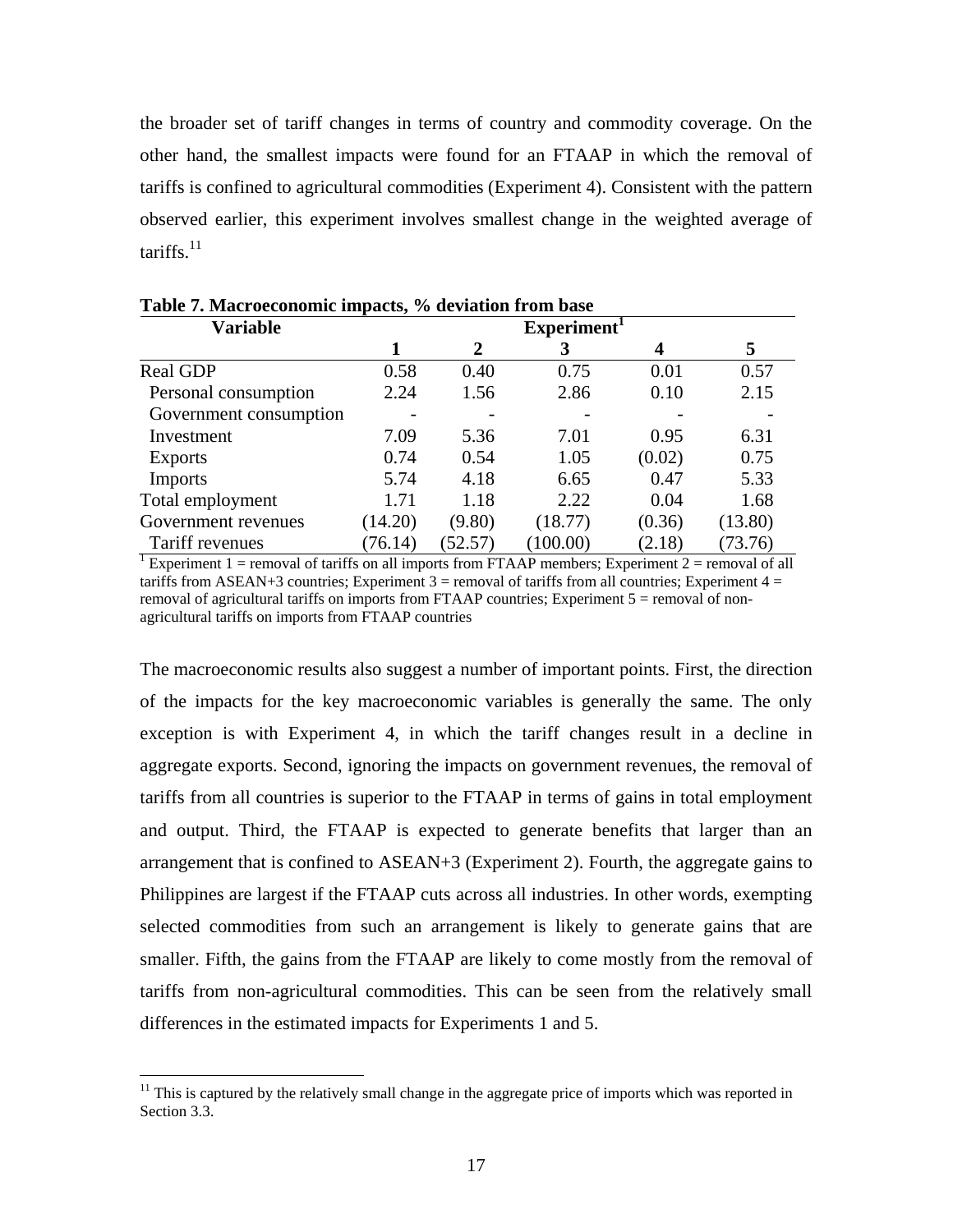The simulation results also suggest that there seems to be very little difference between the impacts of the first three experiments. The increase in GDP from the FTAAP is higher than the ASEAN+3 by only about a third of the impacts on the latter. On the other hand, the removal of tariffs on all countries causes an increase in GDP that is higher by only about a quarter of the change estimated for the FTAAP.

#### *4.2.2 Sectoral impacts*

Figure 5 shows the impacts on the outputs of the three major sectors of the economy. It indicates two important findings. First, the impacts of the tariff changes are generally positive. The only exception is in Experiment 4, in which the tariff changes are expected to cause a decline in the output of the *Agriculture, Fishery and Forestry* sector*.* Second, the smallest gains are generally for the *Agriculture, Fishery and Forestry* sector while the largest gains are expected for *Services*. The exception is in Experiment 4, where the *Industry* sector is expected to post the largest gains.



**Figure 5. Impacts on sectoral outputs, percent deviation from base**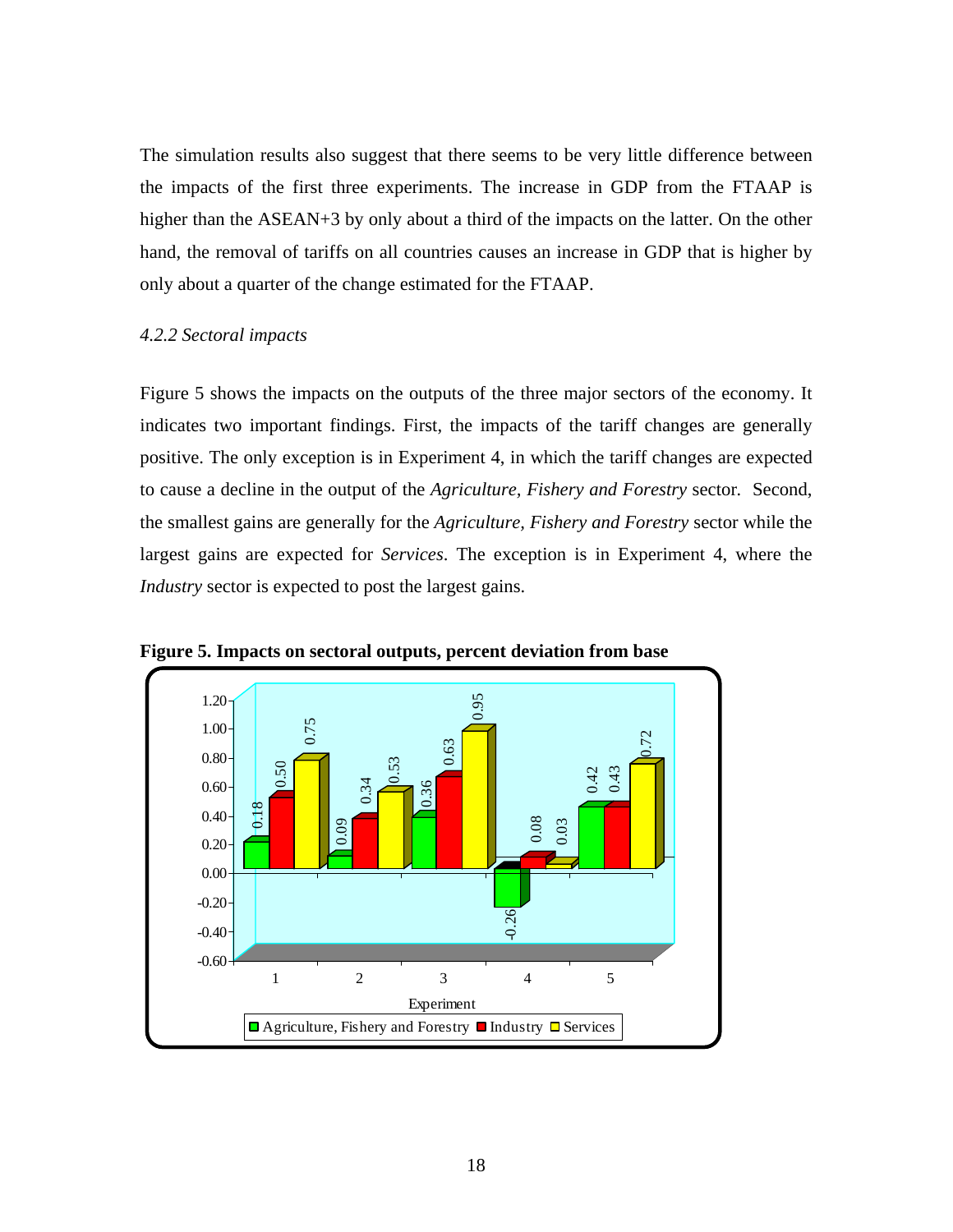Table 8 presents a more disaggregated analysis of the impacts on output. It indicates that, with the exception of Experiment 4, the effects on sectoral outputs follow the pattern for Experiment 1. In other words, the largest gains are usually found for *Other crops*, *Livestock and Poultry* and *Transport and Communication*. On the other hand, the largest losses are for *Palay and Corn* and *Rice and Corn Milling*.

| <b>Industry</b>                    |        | Experiment <sup>1</sup> |        |        |        |
|------------------------------------|--------|-------------------------|--------|--------|--------|
|                                    | 1      | 2                       | 3      | 4      | 5      |
| Palay and Corn                     | (2.84) | (2.24)                  | (2.60) | (1.71) | (1.28) |
| <b>Other Crops</b>                 | 1.12   | 0.73                    | 1.30   | 0.24   | 0.89   |
| <b>Livestock and Poultry</b>       | 1.09   | 0.87                    | 1.18   | 0.05   | 1.06   |
| Other Agriculture                  | 0.65   | 0.45                    | 0.84   | 0.01   | 0.64   |
| Mining                             | 0.28   | 0.22                    | 0.12   |        | 0.27   |
| Rice and Corn Milling              | (1.04) | (1.51)                  | (0.72) | 0.86   | (1.92) |
| Food Manufacturing                 | 0.95   | 0.66                    | 1.20   | 0.11   | 0.84   |
| Nonfood Manufacturing              | 0.50   | 0.38                    | 0.62   | 0.04   | 0.47   |
| <b>Transport and Communication</b> | 1.16   | 0.83                    | 1.45   | 0.04   | 1.12   |
| <b>Retail and Wholesale Trade</b>  | 0.79   | 0.56                    | 0.99   | 0.05   | 0.75   |
| <b>Government Services</b>         | 0.89   | 0.62                    | 1.14   | 0.03   | 0.86   |
| <b>Other Services</b>              | 0.01   | 0.01                    | 0.01   |        | 0.01   |
| All Industries                     | 0.58   | 0.40                    | 0.75   | 0.01   | 0.57   |

**Table 8 Effects on industry outputs, % deviation from base** 

Introducing exemptions into the FTAAP slightly alters the results. When tariff changes confined to agricultural commodities (Experiment 4), *Rice and Corn Milling* is expected to be among the industries that will gain. The reason is that this is exempted from the tariff changes. Despite being exempted from the tariff changes in Experiment 5, *Palay and Corn* still experiences the second largest decline in output. The reason is that this is a major input in the production of *Rice and Corn Milling*. This means that the source of the reduction in the output of *Palay and Corn* is the fall in its demand as an input.

The sectoral results for consumption, employment and trade are presented in Annex 2. These reveal three important patterns for the results. First, the impacts generally follow the pattern of changes associated with the removal of trade barriers among FTAAP members (Experiment 1). This is especially the case for Experiments 2 and 3 because only the country coverage of the tariff changes is different from Experiment 1. There are however slight differences in the results for the other experiments. In Experiment 4, for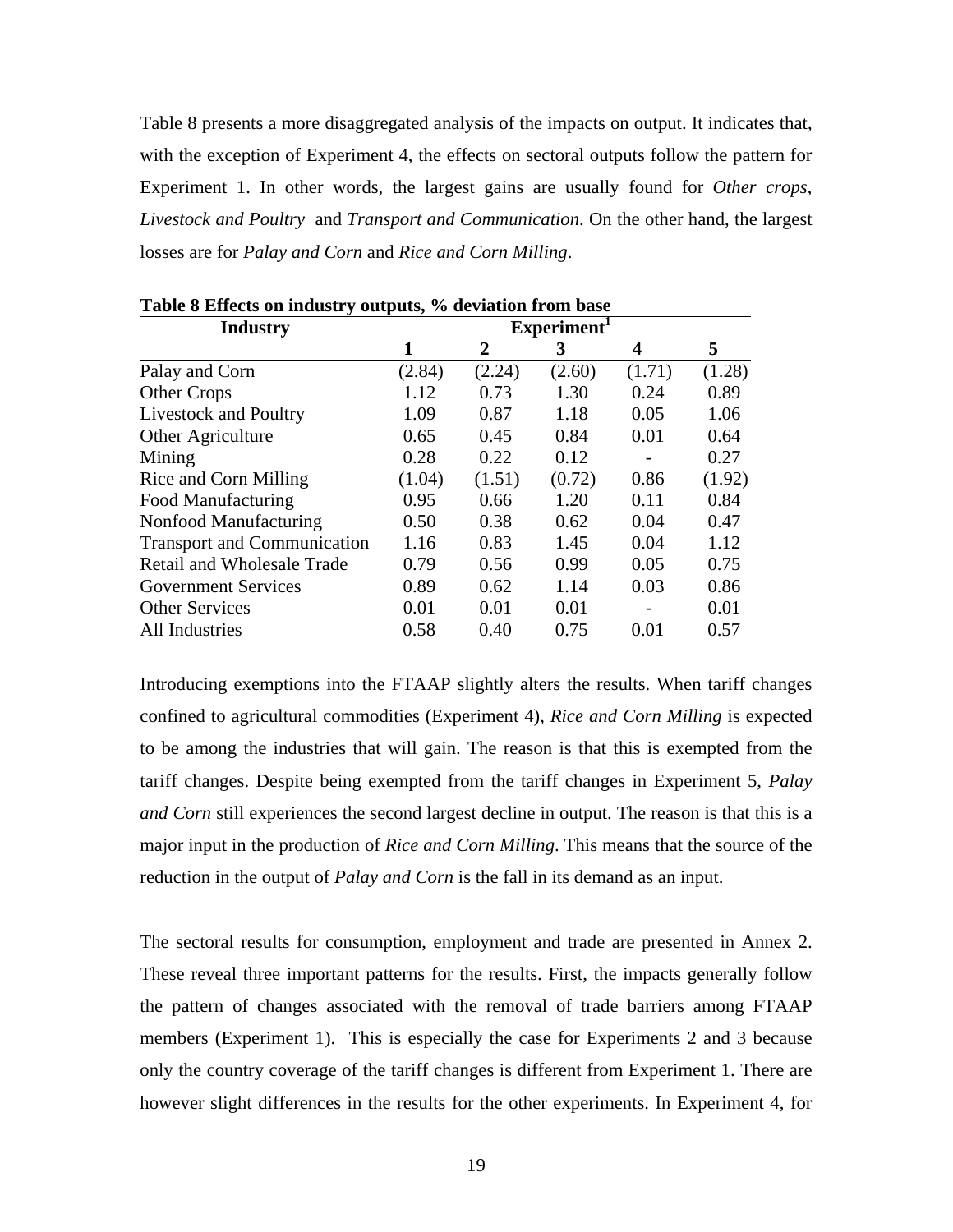example, the imports of *Palay and Corn* do not expand because this commodity is exempted from the tariff changes. For a similar reason, the imports of *Rice and Corn Milling* do not expand in Experiment 5.

Second, the magnitudes of the impacts are usually largest in Experiment 3. The reason for this can be traced to the fact that this scenario involves the broadest set of tariff changes in terms of country and commodity coverage.

Finally, the most sensitive commodities are *Palay and Corn* and *Rice and Corn Milling*. The explanation here can be traced once again to the relatively large tariff changes and trade elasticities for these commodities.

#### *4.2.3 Effects on regional trade*

Table 9 shows the impacts on regional trade volumes of the alternative arrangements. It indicates that exports to all regions are expected to expand in all scenarios except Experiment 4. The findings also show that the largest gain to exports is for the removal of tariffs on all countries. It also highlights the earlier finding that omitting agriculture from the FTAAP is likely to hurt exporters. While differences do not appear to be very large, the simulation results suggest that ASEAN countries which are members of APEC (APEC-ASEAN) are likely to experience the largest increases in exports in most of the experiments.

In the case of imports, the pattern of changes is again very similar for all scenarios except Experiment 4. The largest increase in imports is generally observed for APEC-ASEAN countries. Moreover, the lowest increases are found for countries not belonging to ASEAN+3 or APEC. The differences in the impacts are also lower in Experiment 3 because tariffs on all imports coming from all regions are removed. For Experiment 4, the removal of tariffs generates relatively small increases in imports. This may be attributed to the fact that this experiment involves the smallest changes in tariff rates as a whole.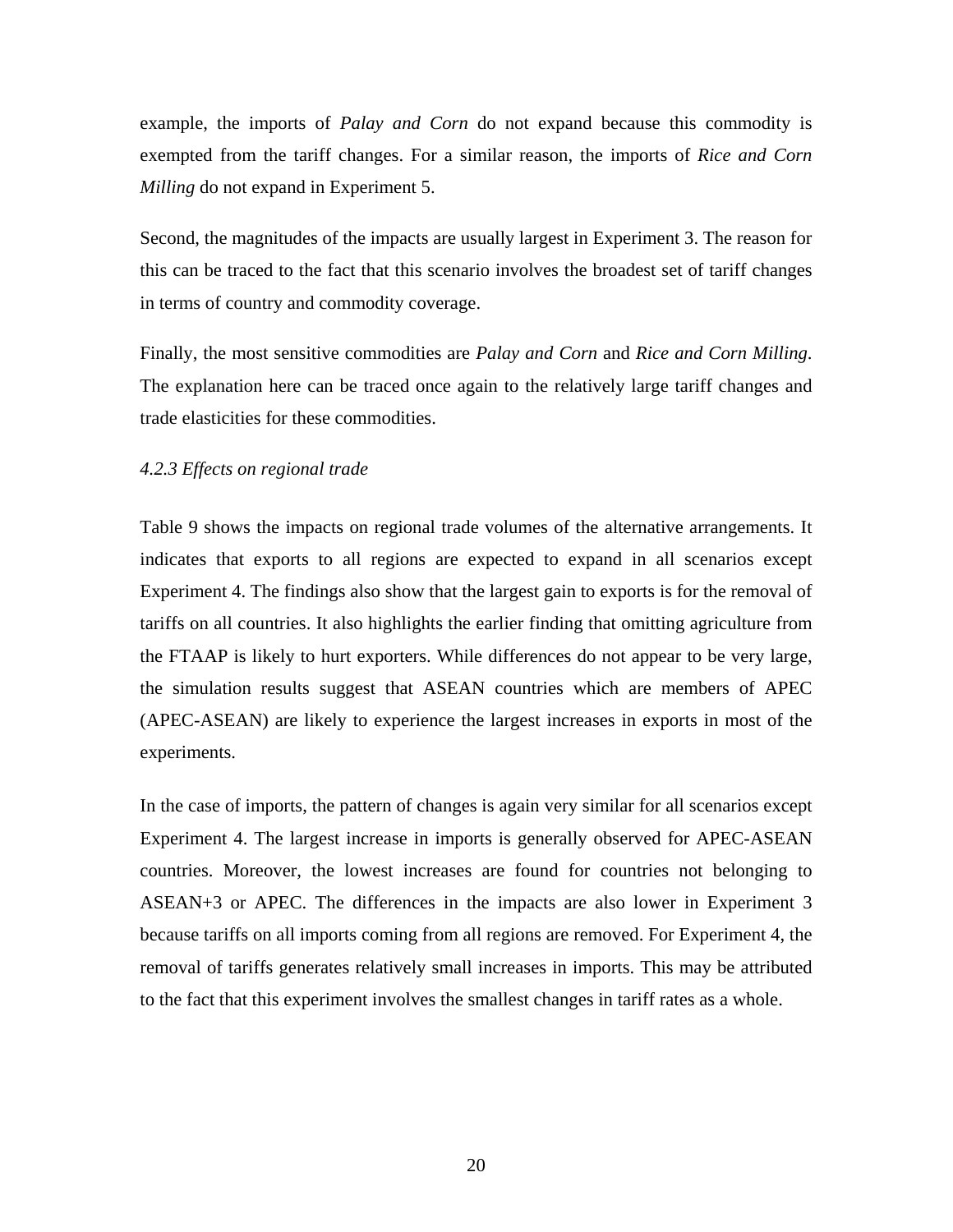| <b>Variable</b>    | <b>Experiment</b> |        |       |        |        |
|--------------------|-------------------|--------|-------|--------|--------|
|                    | 1                 | 2      | 3     | 4      | 5      |
|                    |                   |        |       |        |        |
| <b>Imports</b>     |                   |        |       |        |        |
| <b>ASEAN-Other</b> | 0.57              | 5.35   | 5.30  | 0.28   | 0.32   |
| <b>APEC-ASEAN</b>  | 11.30             | 11.50  | 10.57 | 0.33   | 10.00  |
| APEC-Plus3         | 7.81              | 8.02   | 6.95  | 0.60   | 7.27   |
| APEC-Other         | 8.02              | (0.18) | 7.36  | 0.86   | 7.23   |
| <b>ROW</b>         | 0.03              | 0.04   | 4.23  | 0.19   | (0.11) |
| All countries      | 5.74              | 4.18   | 6.65  | 0.47   | 5.33   |
| <b>Exports</b>     |                   |        |       |        |        |
| <b>ASEAN-Other</b> | 0.71              | 0.51   | 1.01  | (0.01) | 0.72   |
| <b>APEC-ASEAN</b>  | 0.76              | 0.55   | 1.08  | (0.02) | 0.77   |
| APEC-Plus3         | 0.70              | 0.52   | 1.01  | (0.03) | 0.73   |
| APEC-Other         | 0.75              | 0.54   | 1.06  | (0.02) | 0.76   |
| <b>ROW</b>         | 0.74              | 0.54   | 1.06  | (0.02) | 0.76   |
| All countries      | 0.74              | 0.54   | 1.05  | (0.02) | 0.75   |

# **Table 9 Effects on regional trade, % deviation from base**

#### *4.2.4 Digression: Exempting activities associated with rice and corn*

The previous experiments showed that *Palay and Corn* and *Rice and Corn Milling* are likely to be the most adversely affected industries with a FTAAP. What follows is a quick examination of the impacts of exempting these two industries from the removal of tariffs.

Table 10 compares a FTAAP that covers all commodities (Experiment 1) to a scheme that exempts the two industries mentioned above (Experiment 6). It indicates three important results. First, the exemptions allow *Palay and Corn* and *Rice and Corn Milling*  to expand as a result of the FTAAP. Moreover, these industries will be among the largest gainers from the tariff changes. Second, all industries are expected to expand with Experiment 6. However, the industries which are not exempted are projected to expand at a smaller rate compared to Experiment 1. The largest impact is on the *Livestock and Poultry* industry, which is expected to experience an increase in output that is about 0.67 percentage points lower than in Experiment 1. Third, in the presence of exemptions, aggregate output is expected to expand by 0.54 percent. This is 0.04 percentage points smaller than in Experiment 1.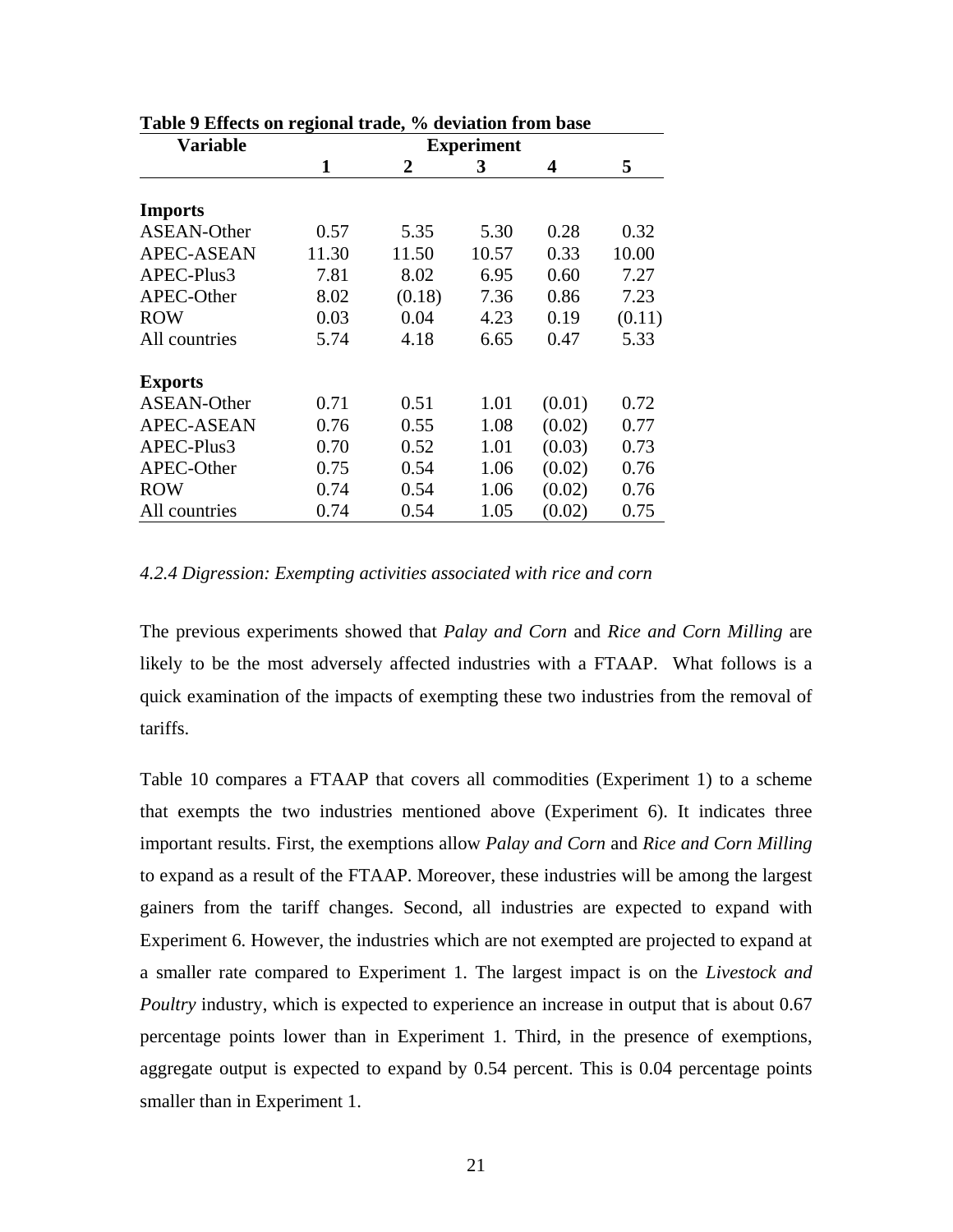The findings above capture an important trade-off that is associated with exempting *Palay and Corn* and *Rice and Corn Milling* from the tariff changes*.* It shows that such an initiative is likely to cause the expansion of the exempted industries. However, this comes at the expense of smaller increases in the outputs of the other industries and of the economy as a whole.

| <b>Industry</b>             | <b>Experiment 1</b> | Experiment $61$ |
|-----------------------------|---------------------|-----------------|
| Palay and corn              | (2.84)              | 0.93            |
| Other crops                 | 1.12                | 0.75            |
| Livestock and poultry       | 1.09                | 0.42            |
| Other agriculture           | 0.65                | 0.61            |
| Mining                      | 0.28                | 0.25            |
| Rice and corn milling       | (1.04)              | 1.02            |
| Other food manufacturing    | 0.95                | 0.84            |
| Non-food manufacturing      | 0.50                | 0.29            |
| Transport and communication | 1.16                | 1.00            |
| Retail and wholesale trade  | 0.79                | 0.62            |
| Government services         | 0.89                | 0.79            |
| Other services              | 0.01                | 0.01            |
| All Industries <sup>2</sup> | 0.58                | 0.54            |

**Table 10. Impacts on industry and aggregate outputs (% deviation from base)** 

Exempts the *Palay and Corn* and *Rice and Corn Milling* industries from the tariff changes.<br><sup>2</sup> This also represents Real GDB at faster gost.

<sup>2</sup> This also represents Real GDP at factor cost.

# **5. CONCLUDING REMARKS**

The simulation results raise three important points. First, the FTAAP is likely to lead to net benefits in the form of higher GDP and employment. However, not all industries are expected to gain as illustrated by the contraction of *Palay and Corn* and *Rice and Corn Milling.* Such changes indicate a potential restructuring of agriculture away from traditional crops like *Palay and Corn* towards other crops.

Second, evaluated on the basis of the impacts on aggregated output, the FTAAP is superior to the ASEAN+3 but inferior to the removal of tariffs across regions. However, the differences do not appear to be substantial, suggesting the need for a broader and deeper assessment of the effects of pursuing a FTAAP.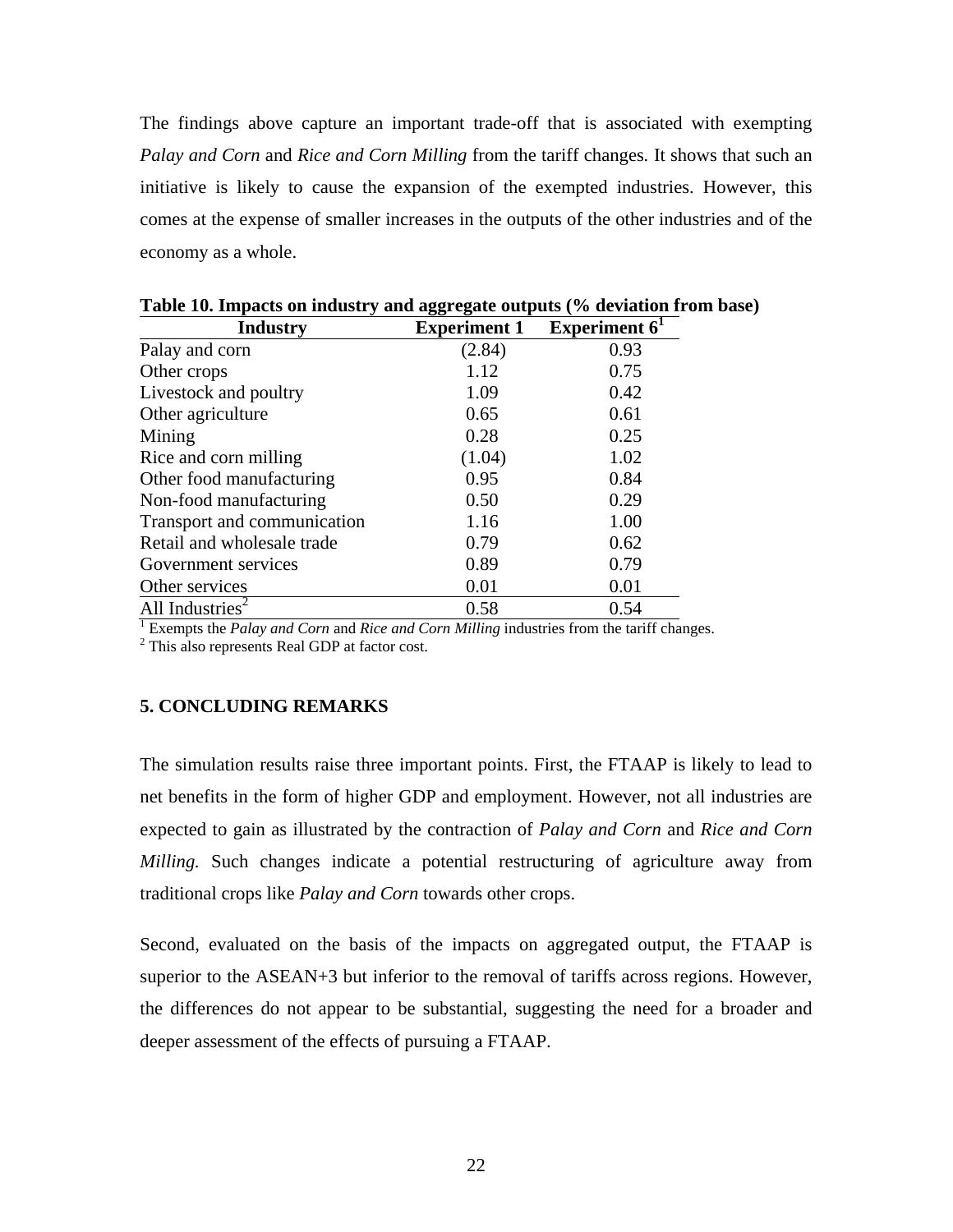Third, the simulation results suggest that most of the gains from the FTAAP are likely to be realized with the removal of tariffs on non-agricultural products. However, this finding must treated with extreme care as the simulation results still indicate that an across the board removal of tariffs generates the largest aggregate benefits. In addition, the experiments ignore the potential benefits that could arise from the removal of tariffs on Philippine agricultural exports to FTAAP member countries.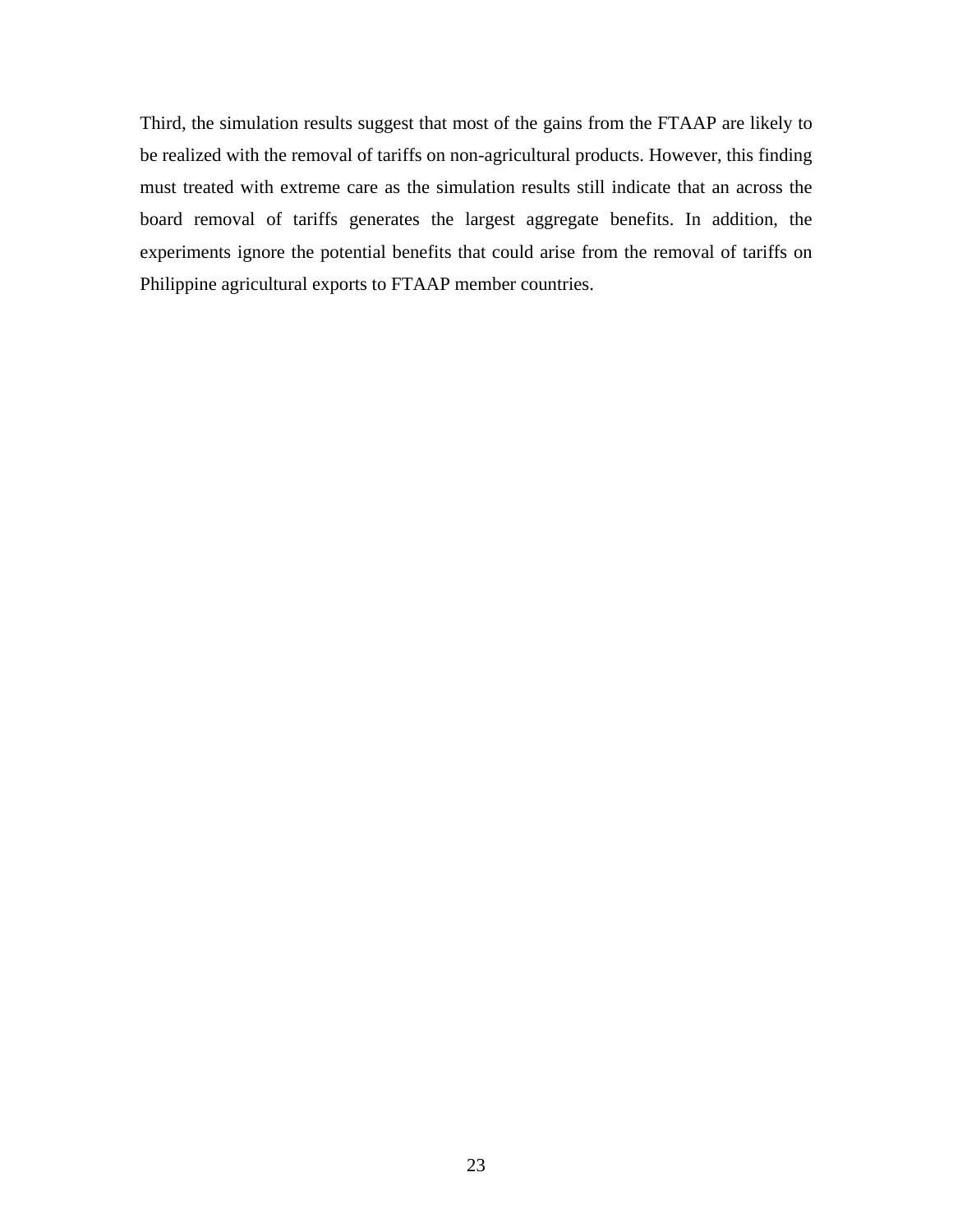### **REFERENCES**

- APEC, 2007. Strengthening Regional Economic Integration: A Report on Regional Economic Integration, Including a Possible Free Trade Area of the Asia-Pacific as a Long-Term Prospect, September.
- Cabalu, H. and U. Rodriguez, 2007. Trade-offs in Trade Liberalization: Evidence from the 2005 Philippine Tariff Changes, Journal of Economic Integration, 22(3): 637- 63.
- Clarete, R., 1984a. The Costs and Consequences of Trade Distortions in a Small Open Economy, PhD Dissertation, University of Hawaii, Hawaii.
- Clarete, R., 1984b. A Shoven and Whalley Model of a Small Open Economy: An Illustration with Philippine Tariffs, Working Paper No. 85-1, Resource Systems Institute, East-West Center, Hawaii.
- Clarete, R., 1989. The Economic Effects of Trade Liberalization on Philippine Agriculture, RTPAP Working Paper No. 89-01.
- Clarete, R., 1991. A General Equilibrium Analysis of the Tax Burden and Institutional Distortions in the Philippines, in L. Shirazi and J. Shah, Tax Policy in Developing Countries , World Bank.
- Clarete, R. and B. dela Pena, 1992. Options for Tariff Protection Policy in the Philippines, Apex Project, downloadable at http://rspas.anu.edu.au/economics/apex/papers.php.
- Clarete, R. and P. Warr, 1992. The Theoretical Structure of the APEX Model of the Philippine Economy, Apex Project, downloadable at http://rspas.anu.edu.au/economics/apex/papers.php.
- Cororaton, C., 1994. Structural Adjustment Policy Experiments: The Use of Philippine CGE Models, Discussion Paper No. 94-03, Philippine Institute for Development Studies, Makati.
- Cororaton, C., 2003. Analysis of Trade Reforms, Income Inequality and Poverty Using Microsimulation Approach: The Case of the Philippines, Discussion Paper Series No. 2003-09, Philippine Institute for Development Studies, Makati.
- Cororaton, C., 2004. Philippine-Japan Bilateral Agreements: Analysis of Possible Effects on Unemployment, Distribution and Poverty in the Philippines Using CGE-Microsimulation Approach, Discussion Paper Series No. 2004-01, Philippine Institute for Development Studies, Makati.
- Cororaton, C., 2006. The Impact of Trade Reform in the 1990s on Welfare and Poverty in the Philippines, MPIA Working Paper 2006-11, Poverty and Economic Policy Research Network.
- Cororaton, C., J. Cockburn and E. Corong, 2005. Doha Scenarios, Trade Reforms, and Poverty in the Philippines: A CGE Analysis, MTID Discussion Paper No. 86, Markets, Trade and Institutions Division, International Food Policy Research Institute, Washington D.C. .
- Cororaton, C. and J. Cuenca, 2000. An Analysis of Philippine Trade Reforms in 1995- 2000 Using the 1994 APEX Model, Discussion Paper Series No. 2000-36, Philippine Institute for Development Studies, Makati.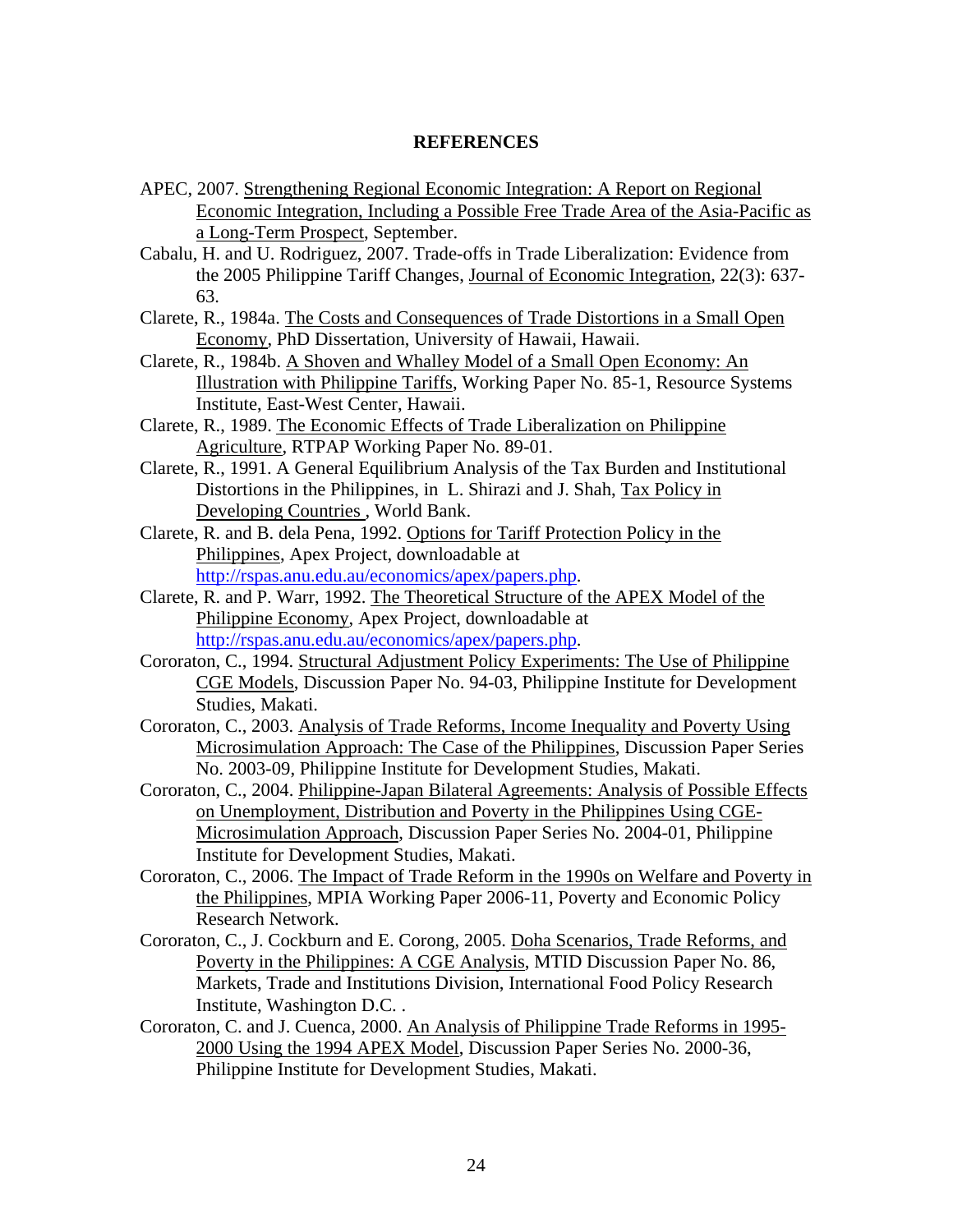- Gaspay, M., 1993. Getting prices right, how important is it? A CGE modeling approach, Philippine Review of Economics, 30(2): 189-233.
- Gilbert, J., R. Scollay and T. Wahl, 2000. The APEC Food System: Implications for Agricultural and Rural Development Policy, The Developing Economies, 38(3): 308-29.
- Inocencio, A., C. Dufournaud and U. Rodriguez, 2001. Impact of Tax Changes on Environmental Emissions: An Applied General Equilibrium Approach for the Philippines, IMAPE Research Paper No. 7, IMAPE Project, Policy and Development Foundation, Makati.
- Lewis, J., S. Robinson and Z. Wang, 1995. Beyond the Uruguay Round: The Implications of an Asian Free Trade Area, Policy Research Working Paper No. 1467, World Bank.
- McKibbin, W., 1996. Quantifying APEC Trade Liberalization: A Dynamic Analysis, Working Paper in Trade and Development No. 1, Research School of Pacific and Asian Studies, Australian National University, Canberra.
- Medalla, E. and D. Lazaro, 2005. What's Happening in the Philippine Free Trade Agreements?, Policy Notes No. 2005-05, Philippine Institute for Development Studies, Makati.
- Rodriguez, U., 2000. The Effects of Trade Liberalization on Pollution Emissions and Regional Economic Activity: An Application to the Philippines, 2000 Taipei Conference on Policies for Greenhouse Gases Reduction and Pollution Control in Asian-Pacific Institute of Economics, Academia Sinica, Taipei, Nov 30-Dec 2.
- Rodriguez, U. and L. Cabanilla, 2006. The Impact of a Philippine-US FTA: The Case of Philippine Agriculture, Discussion Paper Series No. 2006-06, Philippine Institute of Development Studies, Makati.
- Scollay, R. and J. Gilbert, 1999. CGE Assessments of the Gains from APEC Trade Liberalization: A Survey and Some New Results, APEC.
- Shoven, J. and J. Whalley, 1992. Applying General Equilibrium, Cambridge University Press.
- Srinivasan, T. and J. Whalley, 1986. General Equilibrium Trade Policy Modeling, MIT Press.
- Wang, Z. and B. Coyle, 2002. APEC Open Regionalism and its Impact on the World Economy: A Computable General Equilibrium Analysis, World Economy, 25: 563-89.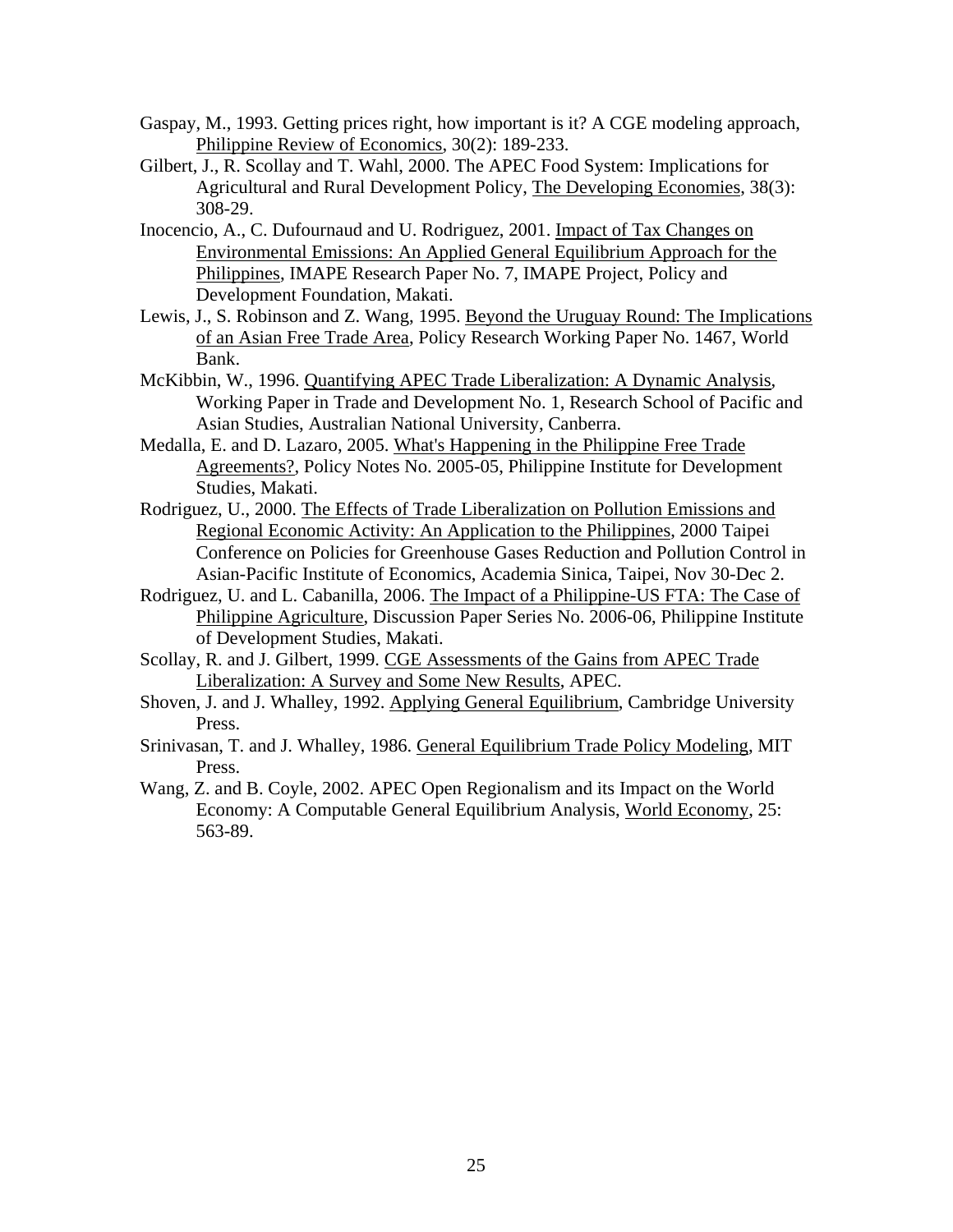# **ANNEX 1. EQUATIONS OF THE MODEL**

# **A. MODEL EQUATIONS**

# **Production block**

*Industry value added*   $VA_i = \alpha_i L_i^{\beta_i} K_i^{1-\beta_i}$ 

*Labor demand* 

$$
L_i = \frac{\beta_i \cdot PVA_i \cdot VA_i}{W}
$$

*Price of value added* 

$$
PCS_i - \sum_j A_{ij} \cdot PCD_i - \tau_{1i} \cdot P_i
$$
  

$$
PVA_i = \frac{1}{A_i}
$$

*Return to fixed capital*   $RFK_i = PVA_i \cdot VA_i - W \cdot L_i$ 

 *Industry output* 

$$
Q_i = \frac{VA_i}{A_i}
$$

 *Intermediate demand*   $$ 

#### **Household Block**

Gross income of households  
\n
$$
Y = \sum_i W \cdot L_i + (1 - \tau_2) \cdot (1 - \eta_1) \cdot \sum_i RFK_i
$$

*Disposable income of households*   $\overrightarrow{Y} = \overrightarrow{Y} + \overrightarrow{TRHG} + \overrightarrow{TRHF} - \overrightarrow{TAXY}$ 

 *Household savings*   $SH = \eta_2 \cdot YD$ 

*Household consumption*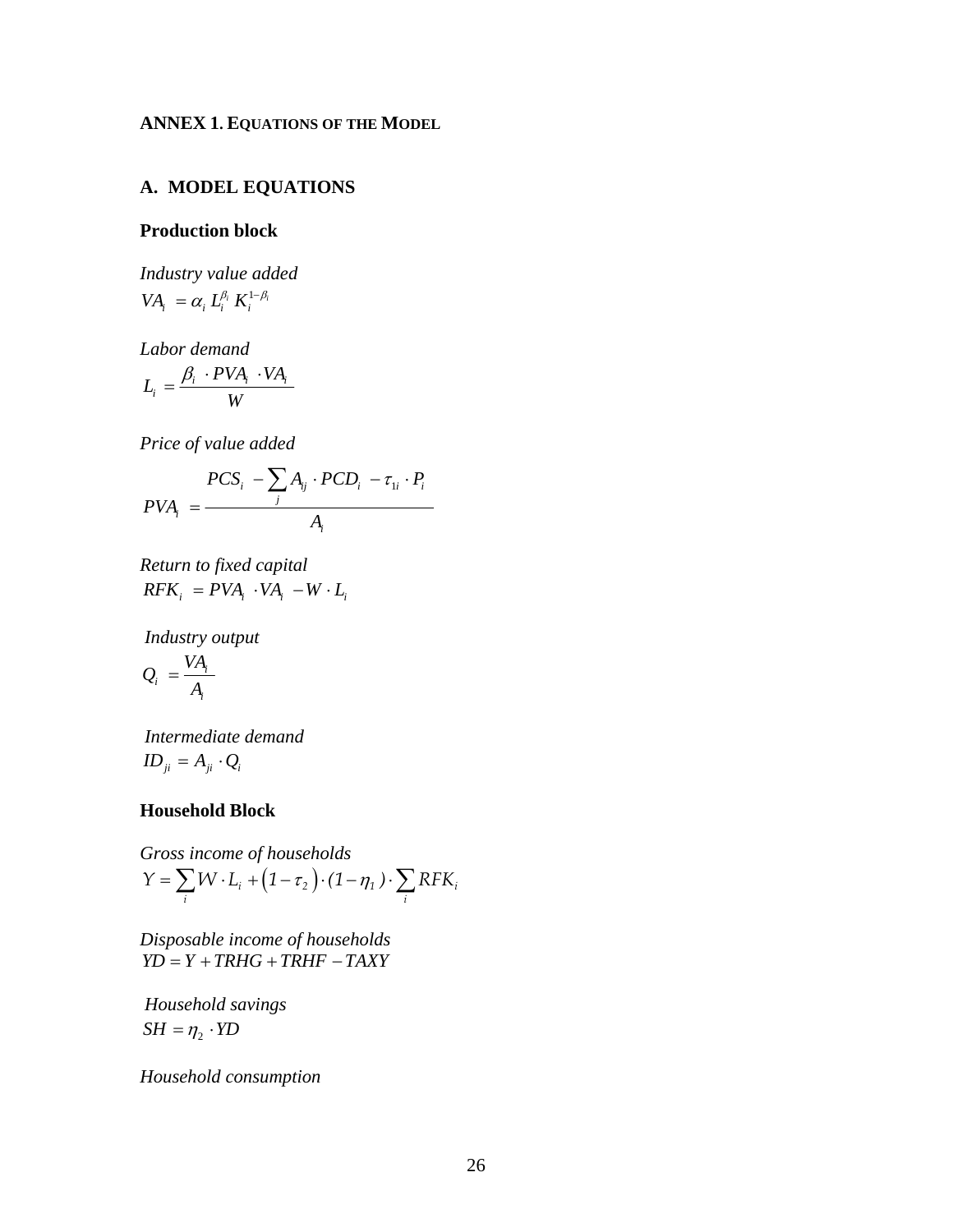$$
C_i = \frac{\gamma_i \cdot (1 - \eta_2) \cdot YD}{PCD_i}
$$

### **Government Block**

*Government revenues*   $GREV = TAXI + TAXY + TAXM + TAXC$ 

*Revenues from indirect taxes* 

$$
TAXI = \sum_{i} \tau_{1i} \cdot P_i \cdot Q_i
$$

*Revenues from income taxes*   $TAXY = \tau_3 \cdot Y$ 

*Revenues from import taxes* 

$$
TAXM = \sum_{r} \sum_{i} \tau_{4ri} \cdot PMFR_{ri} \cdot EXC \cdot MR_{ri}
$$

*Revenues from corporate taxes*  2  $\sum_{i}$ <sup> $\sum_{i}$ </sup>  $TAXC = \tau_2 \cdot \sum_i RFK$ 

*Government spending on goods* 

$$
GSPEND = \sum_i PCD_i \cdot G_i
$$

*Government savings*   $SG = GREV - GSPEND - TRHG - TRRG$ 

# **Foreign Trade**

*Foreign savings* 

$$
ST = \sum_{r} \sum_{r} PMFR_{ri} \cdot EXC \cdot MR_{ri} + TRRG - TRHR - \sum_{r} \sum_{r} PXFR_{ri} \cdot EXC \cdot XR_{ri}
$$

*Export supply, by commodity and destination* 

$$
XR_{ri} = DD_i \cdot \left[ \frac{\delta_{ri}^X}{1 - \delta_{ri}^X} \cdot \frac{PXR_{ri}}{P_i} \right]^{\sigma_i^X}
$$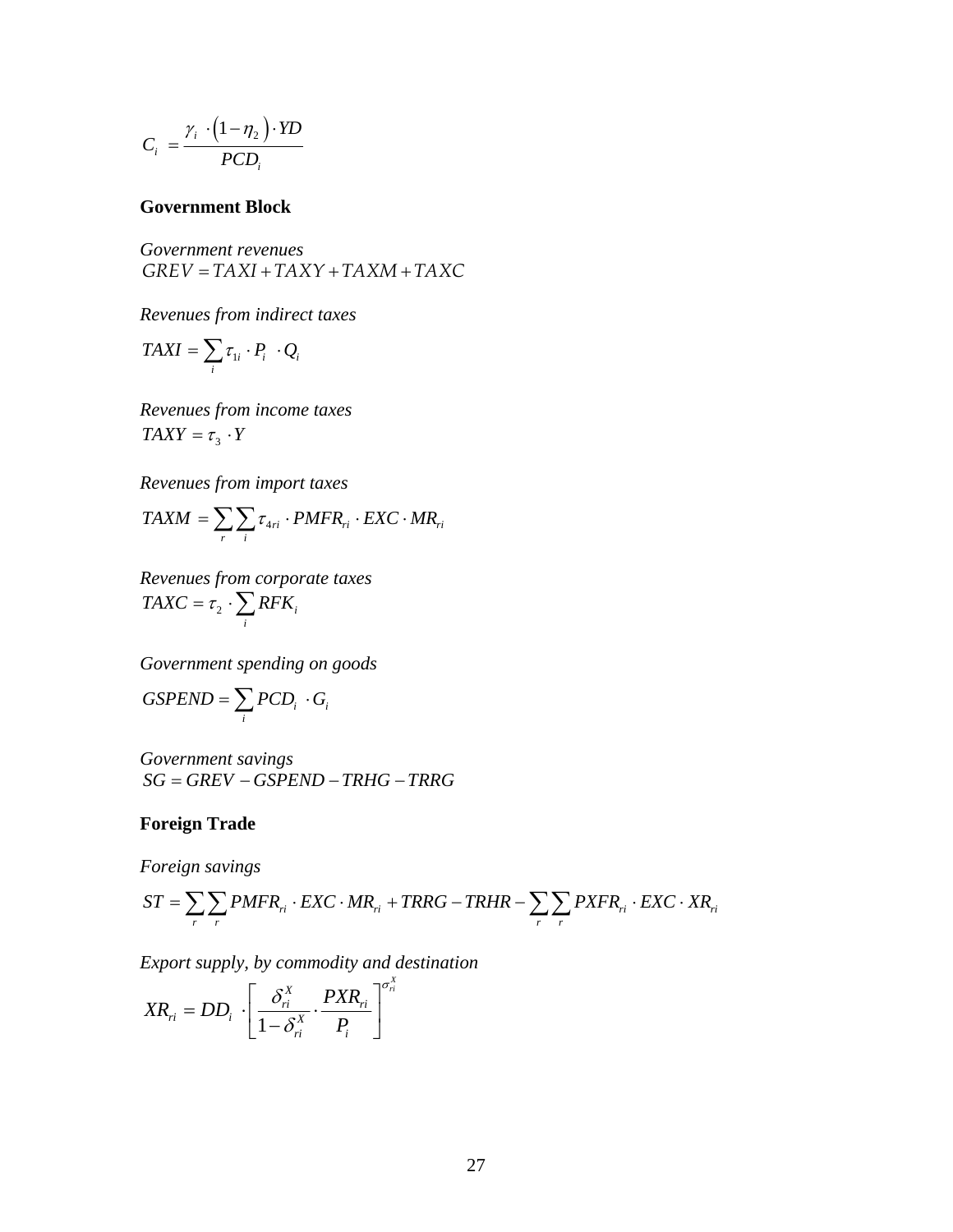*Import demand, by commodity and destination* 

$$
MR_{ri} = DD_i \cdot \left[ \frac{\delta_{ri}^M}{1 - \delta_{ri}^M} \cdot \frac{P_i}{PMR_i} \right]_{\sigma_{ri}^M}
$$

*Domestic price of exports, by commodity and region*   $PXR_{ri} = PXFR_{ri} \cdot EXC$ 

*Domestic price of imports, by commodity and region*   $PMR_{ri} = PMFR_{ri} \cdot EXC \cdot (1 + \tau_{4ri})$ 

# **Other equations**

*Product market equilibrium* 

$$
Q_i = DA_i + \sum_r \Big(XR_{ri} - MR_{ri}\Big)
$$

*Domestic spending by commodity* 

$$
DA_i = C_i + INV_i + G_i + \sum_j ID_{ij}
$$

*Investment by commodity* 

$$
INV_{i} = \frac{\psi_{i} \cdot S}{PCD_{i}}
$$

*Total savings (eliminated via Walra's Law)*

$$
S = SH + SG + ST + \eta_1 \cdot (1 - \tau_2) \cdot \sum_i RFK_i
$$

*Domestic demand for the domestically produced commodity*   $i = \mathcal{Q}_i \sum_i \mathbf{M}_{ri}$  $DD_i = Q_i - \sum_r XR$ 

*Total employment* 

$$
LTOT = \sum_{i} L_i
$$

*Composite price in demand* 

$$
PCD_i = \frac{P_i \cdot DD_i + \sum_r PMR_{ri} \cdot MR_{ri}}{DA_i}
$$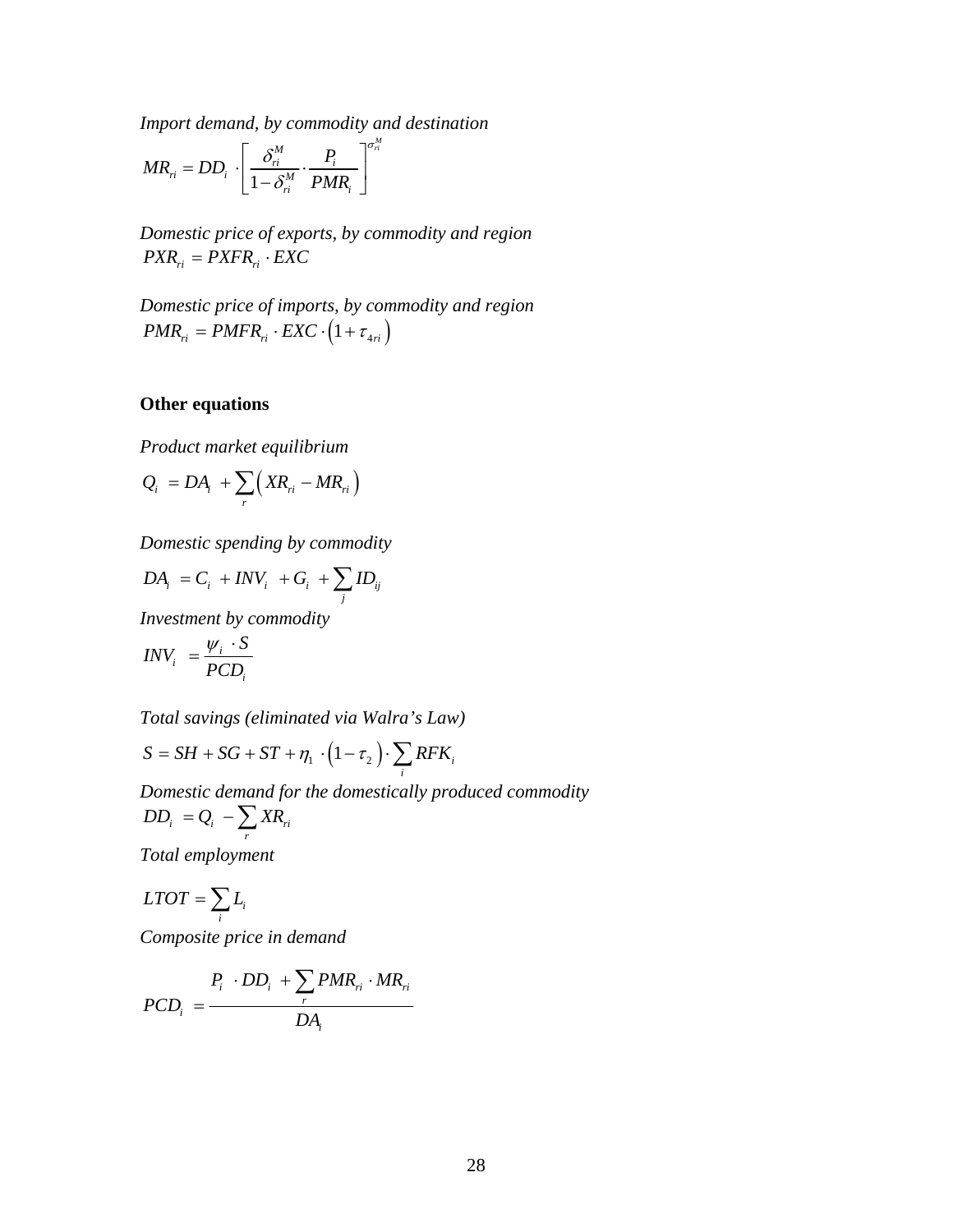*Composite price in supply* 

$$
PCS_{i} = \frac{P_{i} \cdot DD_{i} + \sum_{r} PXR_{ri} \cdot XR_{ri}}{Q_{i}}
$$

*Consumer price index (numeraire)* 

$$
CPI = \sum_i \gamma_i \cdot PCD_i
$$

# **B. VARIABLE DEFINITIONS**

*Endogenous variables* 

| <b>Variables</b> | <b>Description</b>                                                        |
|------------------|---------------------------------------------------------------------------|
| $C_i$            | Household consumption of commodity i                                      |
| $DA_i$           | Domestic spending on commodity $i$                                        |
| $DD_i$           | Domestic demand for the domestically produced component of                |
|                  | commodity <i>i</i>                                                        |
| <b>EXC</b>       | Exchange rate                                                             |
| <b>GREV</b>      | Government revenues                                                       |
| <b>GSPEND</b>    | Government spending on goods                                              |
| $ID_{ii}$        | Intermediate demand for commodity $j$ of industry $j$                     |
| $INV_i$          | Investment demand for commodity j                                         |
| $L_i$            | Labor demand of industry $i$                                              |
| <b>LTOT</b>      | Total employment                                                          |
| $MR_{ri}$        | Imports of commodity $i$ that are sourced from region $r$                 |
| $PCD_i$          | Composite price in demand of commodity $i$                                |
| $PCS_i$          | Composite price in supply of commodity $i$                                |
| $P_i$            | Output price of industry $i$                                              |
| $PMR_{ri}$       | Domestic currency price of importable good $i$ , sourced from country $r$ |
| $PVA_i$          | Price of value added of industry $i$                                      |
| $PXR_{ri}$       | Domestic currency price of exportable good $i$ , destined for country $r$ |
| $Q_i$            | Output of industry i                                                      |
| $RFK_i$          | Return to fixed capital in industry $i$                                   |
| $S_{\cdot}$      | Total savings                                                             |
| SG               | Government savings                                                        |
| SH               | Household savings                                                         |
| <b>TAXC</b>      | Tax revenues from corporations                                            |
| <b>TAXI</b>      | Tax revenues from indirect taxes                                          |
| <b>TAXM</b>      | Tax revenues from import tariffs                                          |
| <b>TAXY</b>      | Tax revenues from income                                                  |
| $VA_i$           | Value added of industry $i$                                               |
| $XR_{ri}$        | Exports of commodity $i$ that are destined for region $r$                 |
| Y                | Household income                                                          |
| YD               | Household disposable income                                               |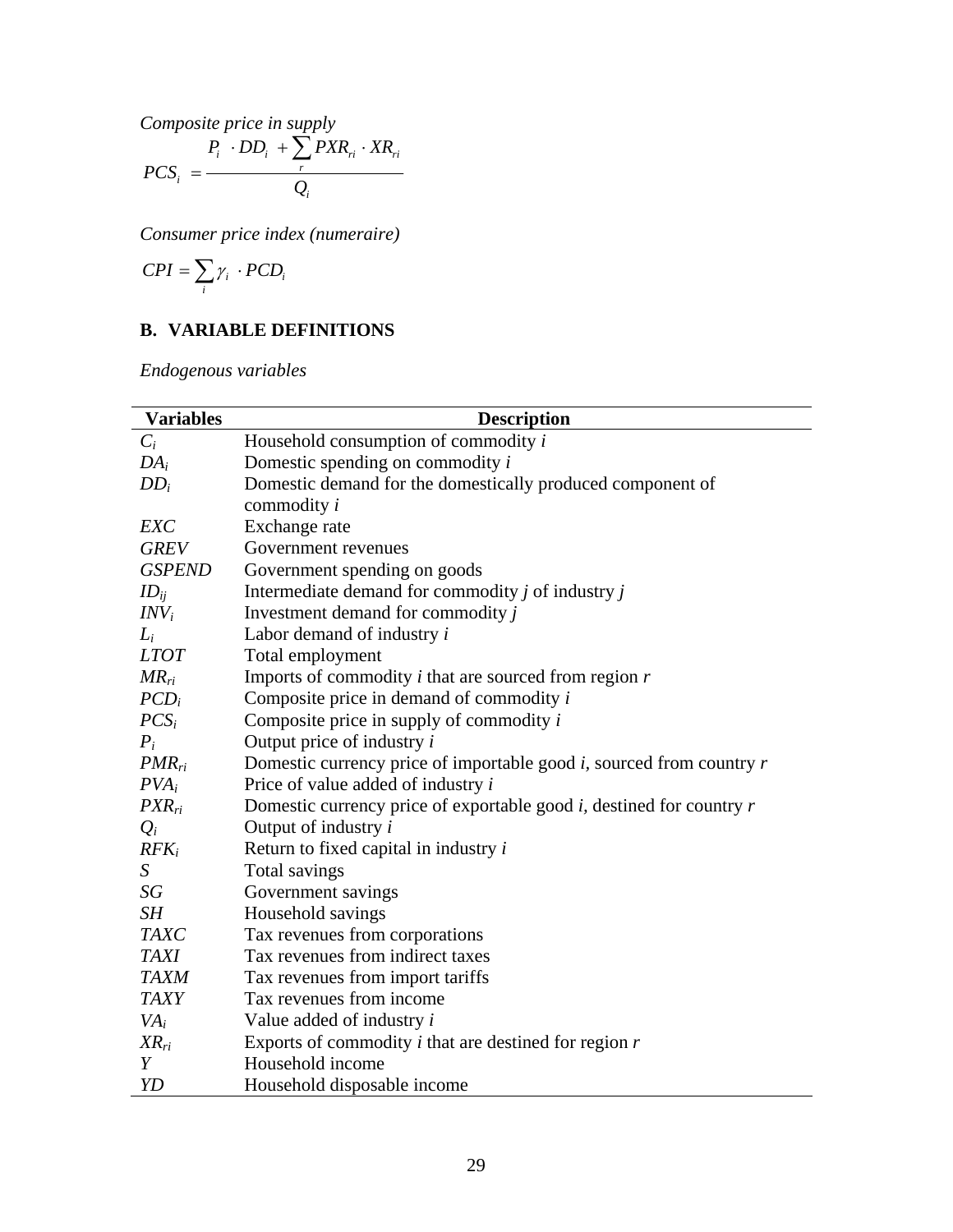| <b>Variables</b>                                                         | <b>Description</b>                                                    |
|--------------------------------------------------------------------------|-----------------------------------------------------------------------|
| $\mathcal{Y}_i$                                                          | Share of commodity $i$ in total household spending                    |
| $\tau_{1i}$                                                              | Tax rate on goods and services                                        |
| $\tau_{2}$                                                               | Tax rate on corporate income                                          |
| $\tau_{3}$                                                               | Tax rate on household income                                          |
| $\tau_{4ri}$                                                             | Tariff rate on commodity $i$ , imported from region $r$               |
| $\eta_1$                                                                 | Corporate savings rate                                                |
| $\eta_{2}$                                                               | Household savings rate                                                |
|                                                                          | Constant in the production function                                   |
| $\frac{\alpha_i}{\delta_n^x}$                                            | share parameter in the transformation function (i.e., between exports |
|                                                                          | and domestic output)                                                  |
| $\delta^M_{\vec{n}}$                                                     | share parameter in the Armington function (i.e., between imports and  |
|                                                                          | domestic output)                                                      |
| $\sigma_{ri}^X$                                                          | elasticity of transformation between domestic goods and exports       |
| $\overline{\sigma_{\scriptscriptstyle r\:\!\!i}^{\scriptscriptstyle M}}$ | elasticity of substitution between domestic goods and imports         |
| $W_i$                                                                    | Investment share of industry $i$                                      |
| $A_i$                                                                    | Proportion of value added in total output                             |
| $A_{ij}$                                                                 | Input-output coefficient                                              |
| CPI                                                                      | Consumer price index                                                  |
| $G_i$                                                                    | Government expenditure on good $i$                                    |
| LS                                                                       | Labor supply                                                          |
| $PMFR_{ri}$                                                              | Foreign price of commodity $i$ , imported from region $r$             |
| $PXFR_{ri}$                                                              | Foreign price of commodity $i$ , exported to region $r$               |
| ST                                                                       | Foreign savings                                                       |
| <b>TRHF</b>                                                              | Net transfers from foreigners to households                           |
| <b>TRHG</b>                                                              | Net transfers from government to households                           |
| <b>TRRG</b>                                                              | Net transfers from government to foreigners                           |
| W                                                                        | Wage rate                                                             |

# *Exogenous variables and parameters*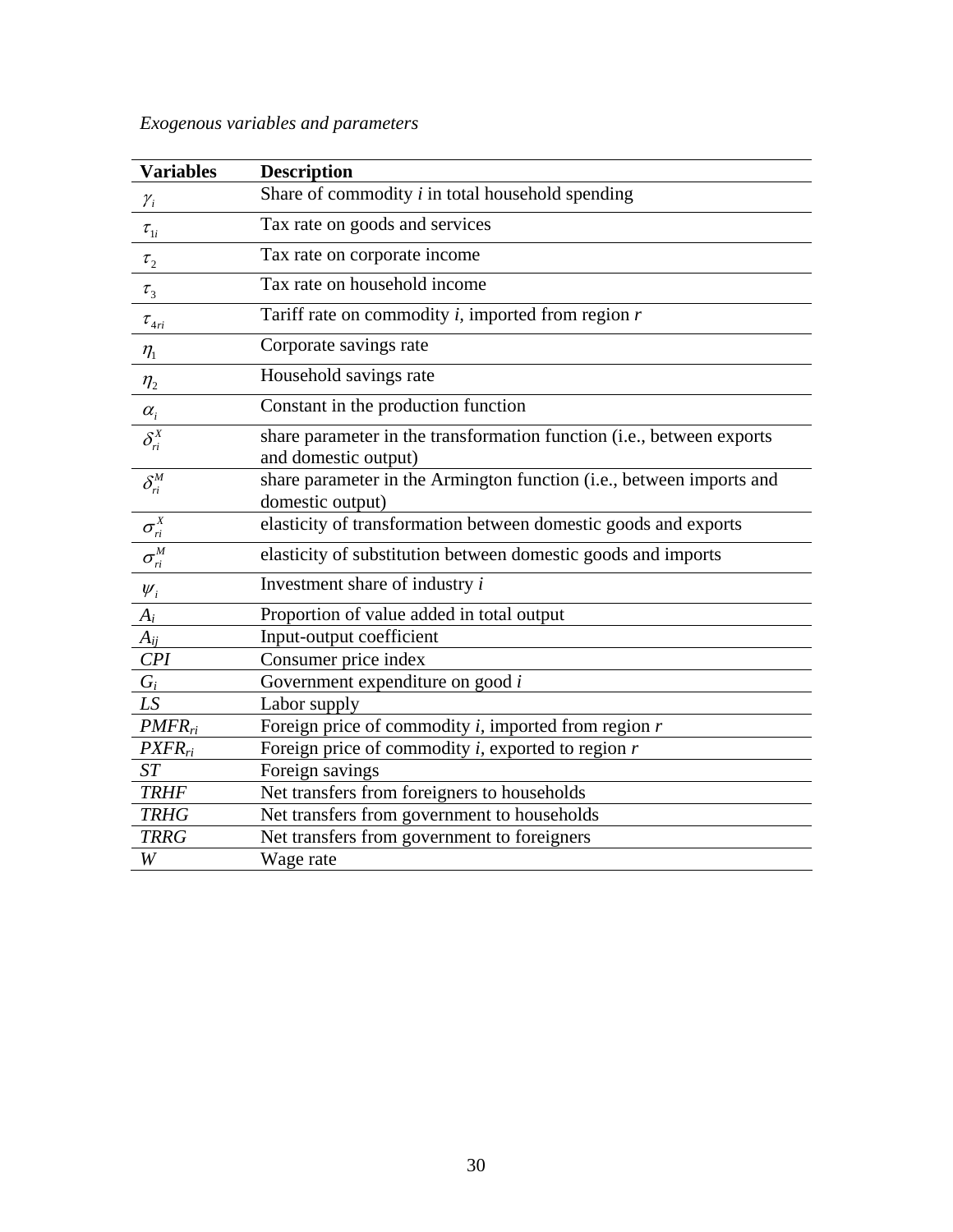| <b>Industry</b>                    | <b>Experiment</b> |                  |        |                         |        |  |
|------------------------------------|-------------------|------------------|--------|-------------------------|--------|--|
|                                    | $\mathbf{1}$      | $\boldsymbol{2}$ | 3      | $\overline{\mathbf{4}}$ | 5      |  |
|                                    |                   |                  |        |                         |        |  |
| <b>Employment</b>                  |                   |                  |        |                         |        |  |
| Palay and Corn                     | (5.46)            | (4.31)           | (5.00) | (3.30)                  | (2.48) |  |
| <b>Other Crops</b>                 | 3.14              | 2.05             | 3.65   | 0.67                    | 2.49   |  |
| Livestock and Poultry              | 3.11              | 2.47             | 3.39   | 0.14                    | 3.05   |  |
| Other Agriculture                  | 2.49              | 1.72             | 3.23   | 0.05                    | 2.44   |  |
| Mining                             | 1.26              | 0.99             | 0.53   | 0.02                    | 1.25   |  |
| Rice and Corn Milling              | (2.99)            | (4.34)           | (2.08) | 2.54                    | (5.51) |  |
| <b>Food Manufacturing</b>          | 3.69              | 2.57             | 4.70   | 0.42                    | 3.28   |  |
| Nonfood Manufacturing              | 1.77              | 1.32             | 2.18   | 0.13                    | 1.67   |  |
| <b>Transport and Communication</b> | 4.72              | 3.35             | 5.95   | 0.18                    | 4.56   |  |
| <b>Retail and Wholesale Trade</b>  | 3.01              | 2.13             | 3.76   | 0.19                    | 2.85   |  |
| <b>Government Services</b>         | 3.15              | 2.20             | 4.03   | 0.12                    | 3.04   |  |
| <b>Other Services</b>              | 0.01              | 0.01             | 0.02   |                         | 0.01   |  |
| <b>Consumption</b>                 |                   |                  |        |                         |        |  |
| Palay and Corn                     | 5.67              | 3.99             | 6.22   | 2.37                    | 3.39   |  |
| <b>Other Crops</b>                 | 1.62              | 0.84             | 2.16   | 0.53                    | 1.08   |  |
| Livestock and Poultry              | 1.23              | 0.55             | 1.82   | 0.23                    | 0.97   |  |
| Other Agriculture                  | 0.80              | 0.56             | 1.02   | 0.07                    | 0.74   |  |
| Mining                             | 2.51              | 1.71             | 4.48   | 0.09                    | 2.43   |  |
| Rice and Corn Milling              | 8.08              | 6.83             | 8.52   | 1.02                    | 7.23   |  |
| <b>Food Manufacturing</b>          | 2.39              | 1.17             | 3.23   | 0.11                    | 2.28   |  |
| Nonfood Manufacturing              | 5.25              | 3.75             | 6.99   |                         | 5.24   |  |
| <b>Transport and Communication</b> | 1.30              | 0.91             | 1.75   | 0.01                    | 1.29   |  |
| <b>Retail and Wholesale Trade</b>  | 0.88              | 0.61             | 1.18   | 0.01                    | 0.87   |  |
| <b>Government Services</b>         | 1.02              | 0.71             | 1.30   | 0.04                    | 0.98   |  |
| <b>Other Services</b>              | 2.46              | 1.72             | 3.16   | 0.09                    | 2.38   |  |
| <b>Exports</b>                     |                   |                  |        |                         |        |  |
| Palay and Corn                     | (2.11)            | (1.66)           | (1.89) | (1.31)                  | (0.90) |  |
| <b>Other Crops</b>                 | (0.96)            | (0.61)           | (1.04) | (0.27)                  | (0.71) |  |
| Livestock and Poultry              | 0.75              | 0.57             | 0.83   | 0.04                    | 0.72   |  |
| Other Agriculture                  | 0.13              | 0.09             | 0.18   |                         | 0.13   |  |
| Mining                             | 0.20              | 0.13             | 0.92   | (0.06)                  | 0.25   |  |
| Rice and Corn Milling              | 1.19              | 0.44             | 1.34   | 1.62                    | (0.38) |  |
| <b>Food Manufacturing</b>          | 0.42              | 0.18             | 0.60   | 0.12                    | 0.30   |  |
| Nonfood Manufacturing              | 0.79              | 0.58             | 1.14   | (0.03)                  | 0.82   |  |
| <b>Transport and Communication</b> | 0.85              | 0.61             | 1.09   | 0.01                    | 0.84   |  |
| Retail and Wholesale Trade         | 0.41              | 0.30             | 0.52   | 0.02                    | 0.39   |  |
| <b>Government Services</b>         | 0.54              | 0.38             | 0.69   | 0.02                    | 0.52   |  |
| <b>Other Services</b>              | 0.01              | 0.01             | 0.01   |                         | 0.01   |  |
|                                    |                   |                  |        |                         |        |  |

# **ANNEX 2: SELECTED SECTORAL RESULTS FROM THE EXPERIMENTS, % DEVIATION FROM BASE**